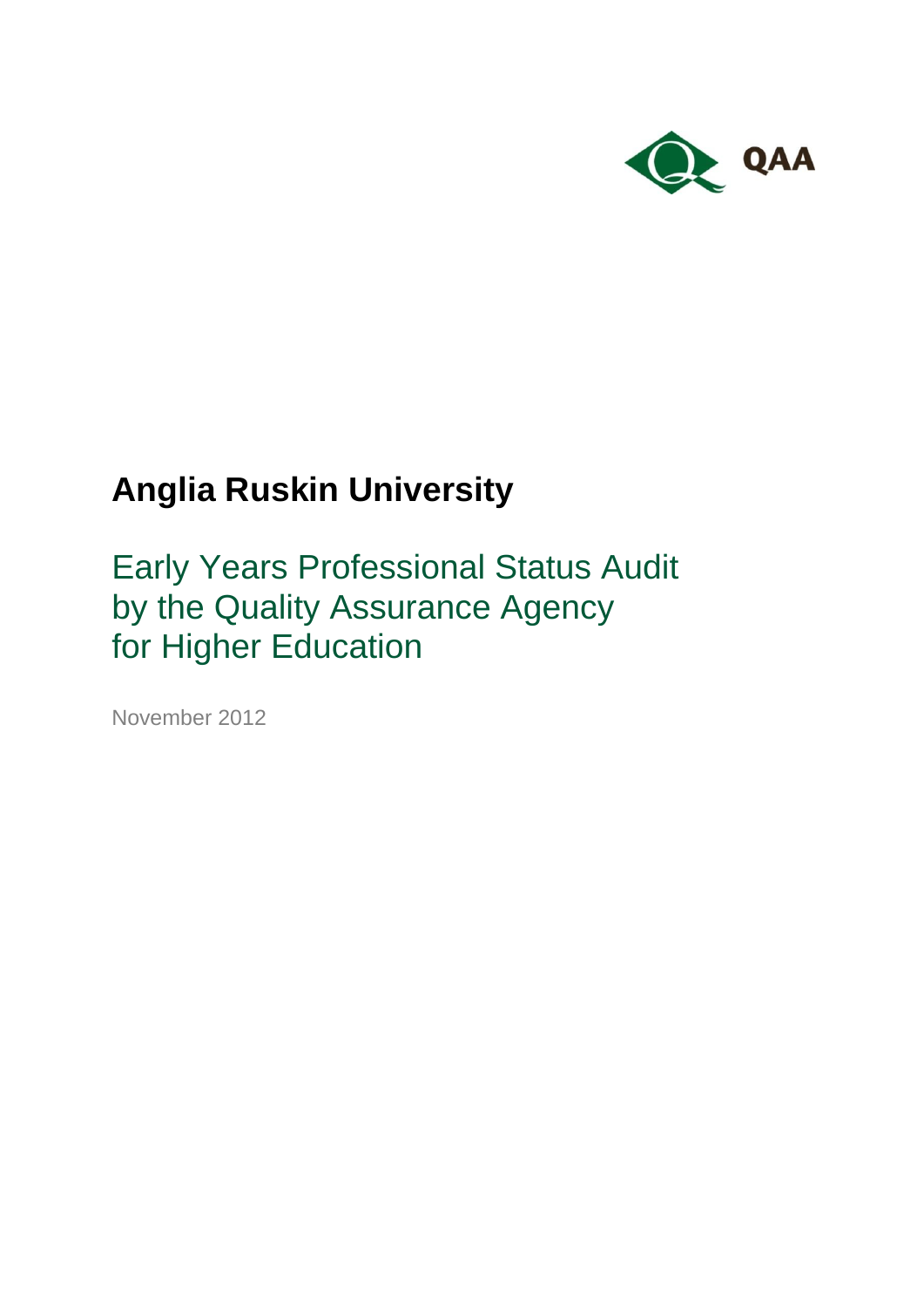## **Contents**

| 1 |  |
|---|--|
| 2 |  |
| 3 |  |
| 4 |  |
| 5 |  |
| 6 |  |
| 7 |  |
|   |  |
|   |  |
|   |  |
|   |  |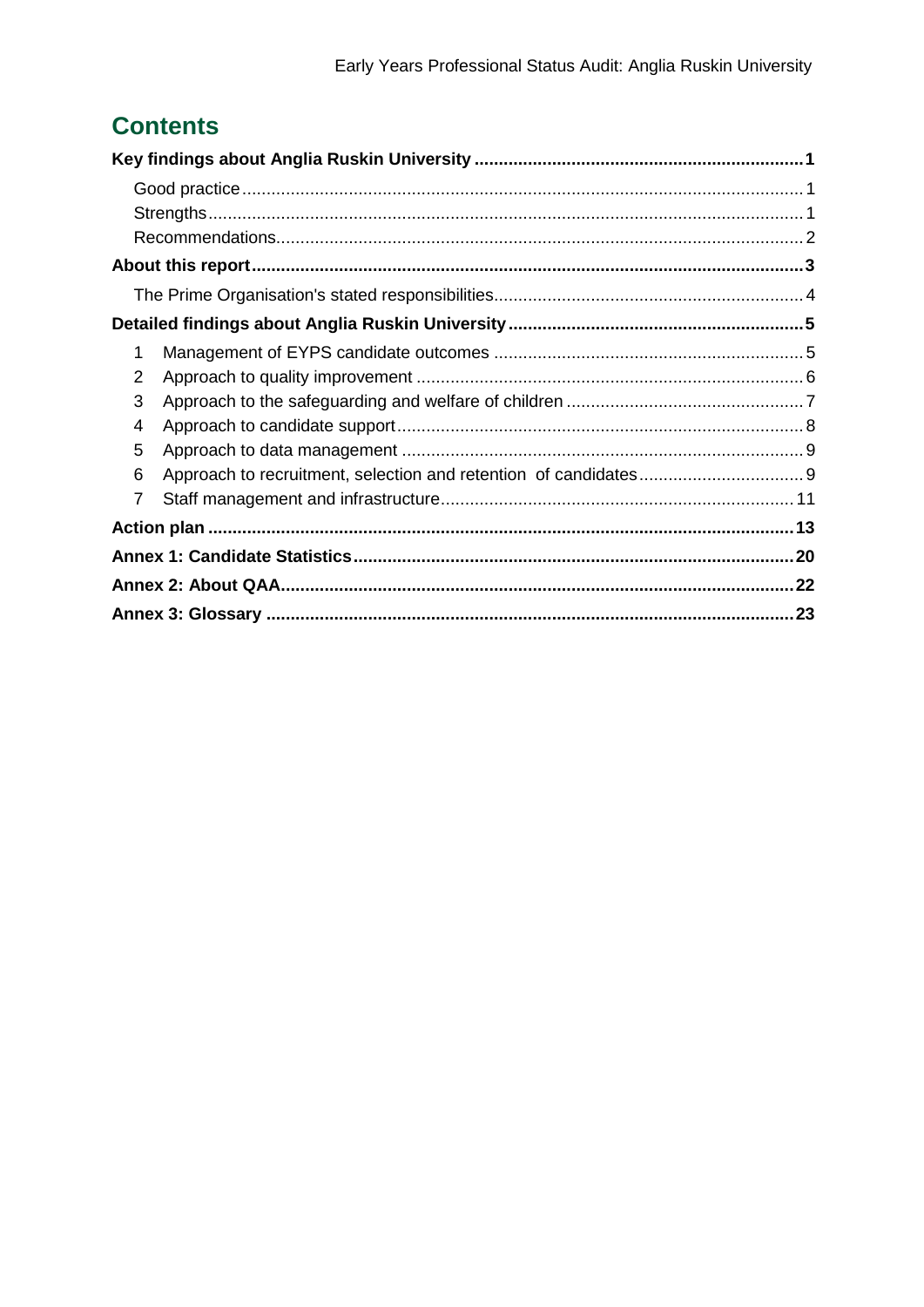## <span id="page-2-0"></span>**Key findings about Anglia Ruskin University**

As a result of its Early Years Professional Status Audit carried out in November 2012, the audit team (the team) considers that the soundness of the Prime Organisation's present and likely future management of the accreditation standards of awards and links to the Early Years Professional Status (EYPS) standards **meets expectations**.

The team considers that the soundness of the Prime Organisation's present and likely future management of the quality of the learning opportunities and support available to EYPS candidates **meets expectations**.

The team considers that the soundness of the Prime Organisation's present and likely future management of the assessment and moderation systems and processes for EYPS **meets expectations**.

The team considers that the soundness of the Prime Organisation's present and likely future management of candidate data, financial data, internal staff and infrastructure **meets expectations**.

#### <span id="page-2-1"></span>**Good practice**

The team has identified the following **good practice**:

 the guidance and support provided for those conducting interviews, which facilitates consistency of good practice across the partnership (paragraph 35).

#### <span id="page-2-2"></span>**Strengths**

The team has identified the following **strengths**:

- the highly effective systems for the selection of candidates that ensure effective recruitment onto appropriate pathways and which contribute significantly to high levels of successful achievement on the Graduate Practitioner Pathway (paragraph 34)
- the extensive formal and informal communication mechanisms utilised that support collaborative modes of working and are valued by partners (paragraph 38)
- the support provided by mentors and tutors, which is valued highly by candidates and contributes effectively to successful candidate outcomes (paragraph 23)
- the candidate forums in operation at Edge Hill University, which are a useful vehicle for gathering candidate feedback and are worthy of further dissemination and consideration across the partnership (paragraph 13)
- the systems for data tracking, handling and monitoring, which ensure that the Prime Organisation has access to timely management information and is able to respond effectively to the requirements of the Teaching Agency (paragraph 27).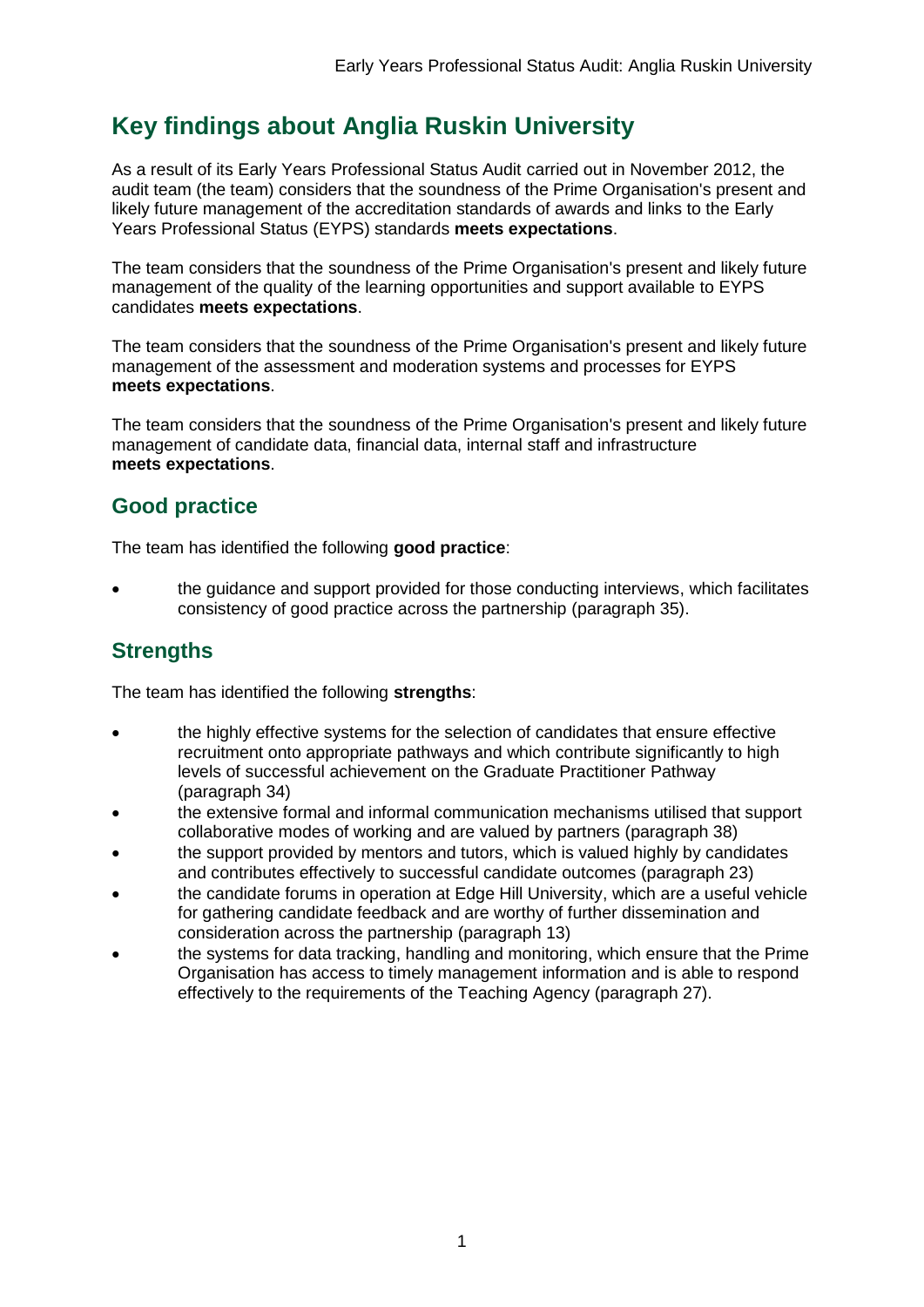#### <span id="page-3-0"></span>**Recommendations**

The team has also identified a number of **recommendations** for the enhancement of the provision.

The team considers that it would be **desirable** for the Prime Organisation to:

- review, with its delivery partners, the process for responding to and monitoring external moderator reports to ensure that all issues raised and all responses are clearly articulated (paragraph 4)
- formalise systems and processes for obtaining feedback from placement providers and employers (paragraph 15)
- clarify and formalise the process for selection and appointment of mentors, including the criteria to be used, to enhance the transparency of the current systems and secure equality of opportunity (paragraph 24)
- enhance the current marketing strategy for the EYPS programme area with delivery partners to enable a more focused, coordinated approach, targeted at the Teaching Agency recruitment targets (paragraph 33).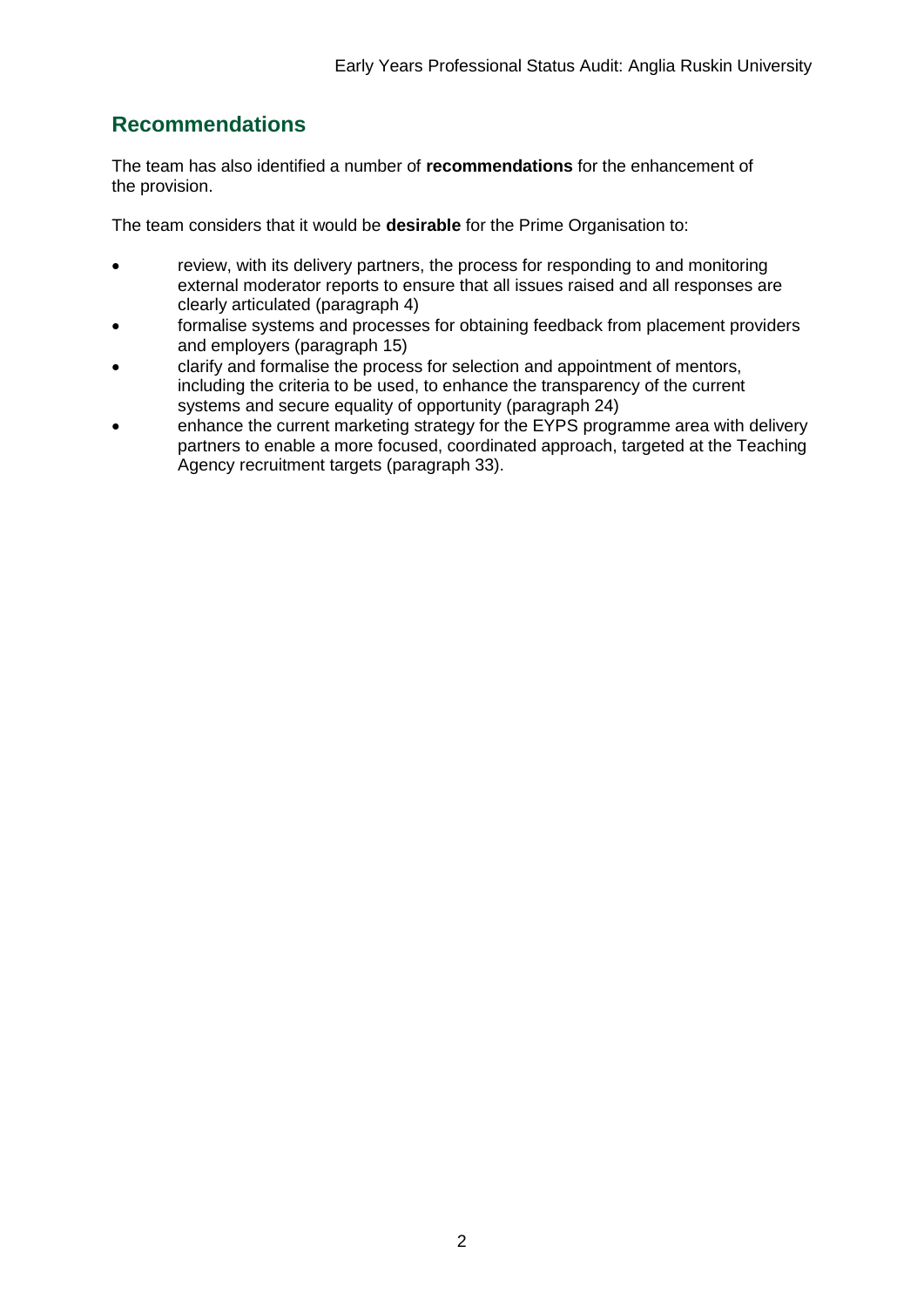## <span id="page-4-0"></span>**About this report**

This report presents the findings of the Early Years Professional Status (EYPS) Audit<sup>1</sup> conducted by the Quality Assurance Agency for Higher Education (QAA) at Anglia Ruskin University (the Prime Organisation). The purpose of the audit is to provide accessible information which indicates whether Prime Organisations have in place:

- effective means of ensuring that the award of EYPS is robust, rigorous and consistent in quality and standards across all pathways
- effective means of enhancing the quality of EYPS provision, particularly by building on information gained through monitoring, internal and external audits, and feedback from stakeholders.

The audit focuses on how the Prime Organisation discharges its stated responsibilities in seven key areas:

- the management of EYPS candidate outcomes
- approach to quality improvement
- approach to safeguarding and welfare of children
- approach to candidate support
- approach to data management
- approach to recruitment, selection and retention of candidates
- staff management and infrastructure.

The audit applies to those pathways leading to the award of Early Years Professional Status that the Teaching Agency has contracted with the Prime Organisations. The audit was carried out by Mr John Deane (auditor), Mrs Viki Faulkner (auditor) and Mr Alan Weale (QAA officer).

The audit team conducted the audit in agreement with the Prime Organisation and in accordance with the *Early Years Professional Status Audit: Handbook for Prime Organisations and delivery partners*. <sup>2</sup> Evidence in support of the audit included a written selfevaluation document with supporting documentary evidence, meetings with staff from the Prime Organisation and delivery partners, a meeting with placement provider representatives and mentors, and telephone interviews with candidates.

The audit team used as a key reference point the *Handbook for Early Years Professional Status (EYPS) Prime Organisations and their delivery partners (April 2012)* provided by the Teaching Agency.

Please note that if you are unfamiliar with any of the terms used in this report, you can find them in the [glossary.](#page-23-1)

Anglia Ruskin University is the Prime Organisation contracted with the Teaching Agency to manage EYPS provision. It runs all four EYPS pathways through MPowernet, a business unit within the Faculty of Health, Social Care and Education. The Prime Organisation has two delivery partners, Edge Hill University and the University of East London, which respectively cover parts of the North West, North East and London regions.

 $\overline{1}$ [www.qaa.ac.uk/institutionreports/types-of-review/pages/EYPS.aspx](http://www.qaa.ac.uk/InstitutionReports/types-of-review/Pages/EYPS.aspx)

<sup>2</sup> [www.qaa.ac.uk/publications/informationandguidance/pages/EYPS-handbook-prime-organisations.aspx](http://www.qaa.ac.uk/publications/informationandguidance/pages/EYPS-handbook-prime-organisations.aspx)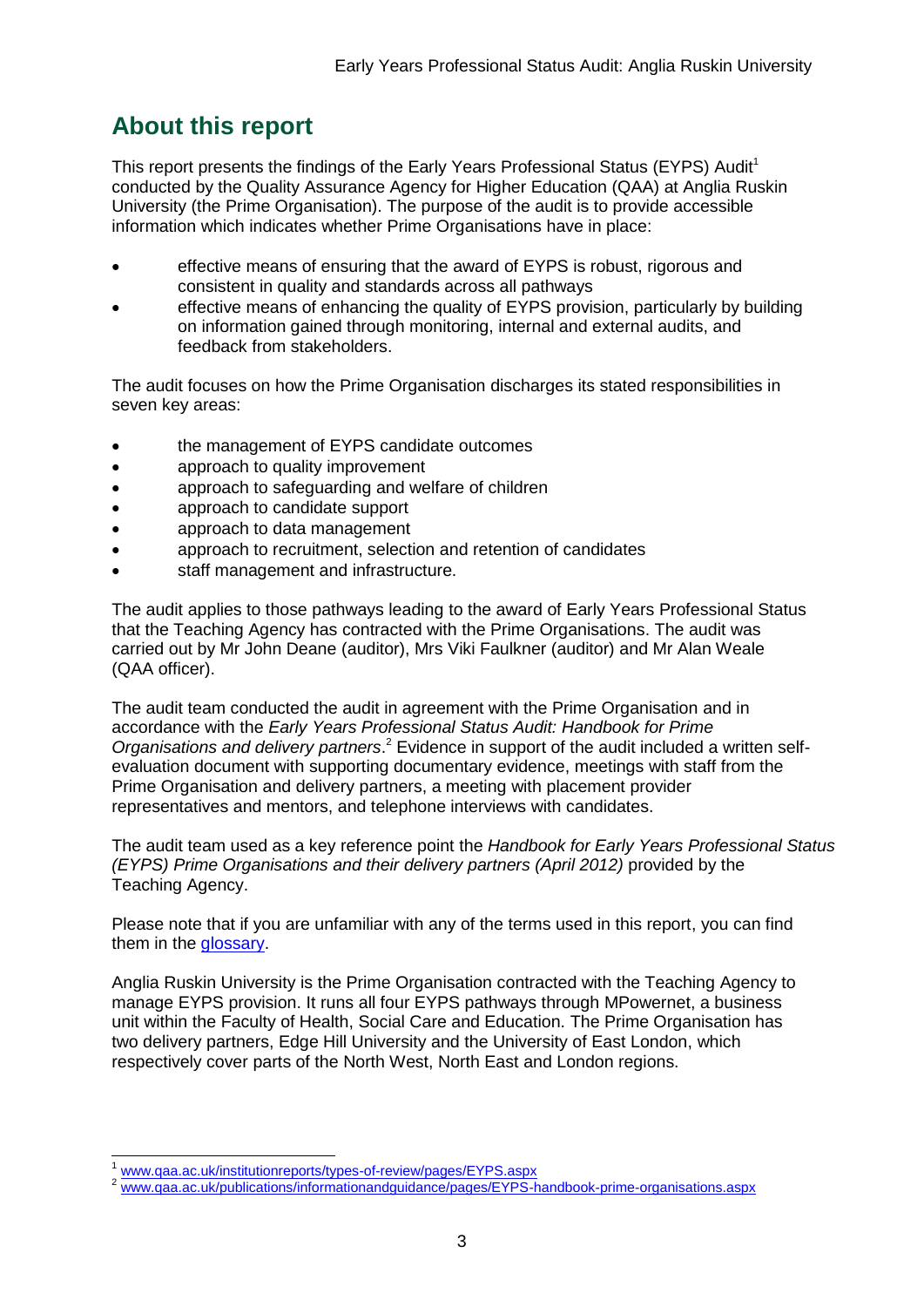At the time of the audit, the Prime Organisation (and each of its delivery partners) provided the following pathways:

- Graduate Practitioner Pathway (GPP)
- Undergraduate Practitioner Pathway (UPP)
- Graduate Entry Pathway (GEP)
- Undergraduate Entry Pathway (UEP).

Statistical data relating to these pathways can be found in [Annex 1.](#page-21-0)

#### <span id="page-5-0"></span>**The Prime Organisation's stated responsibilities**

The provision focuses on the Department for Education contract objectives and the four strategic priorities for the Department for Education and Teaching Agency within the context of local provision and local needs. All three higher education institutions within the partnership consider this an important role to enhance existing academic offerings in developing effective early years education at a local level.

Anglia Ruskin University and Edge Hill University both have established EYPS provision and are working closely to align processes to benefit from combined best practice. The University of East London (UEL) is new to EYPS, and Anglia Ruskin University - as the Prime Organisation - has been managing and delivering the pathways alongside the UEL team to build expertise to enable UEL to take greater responsibility for running the pathways.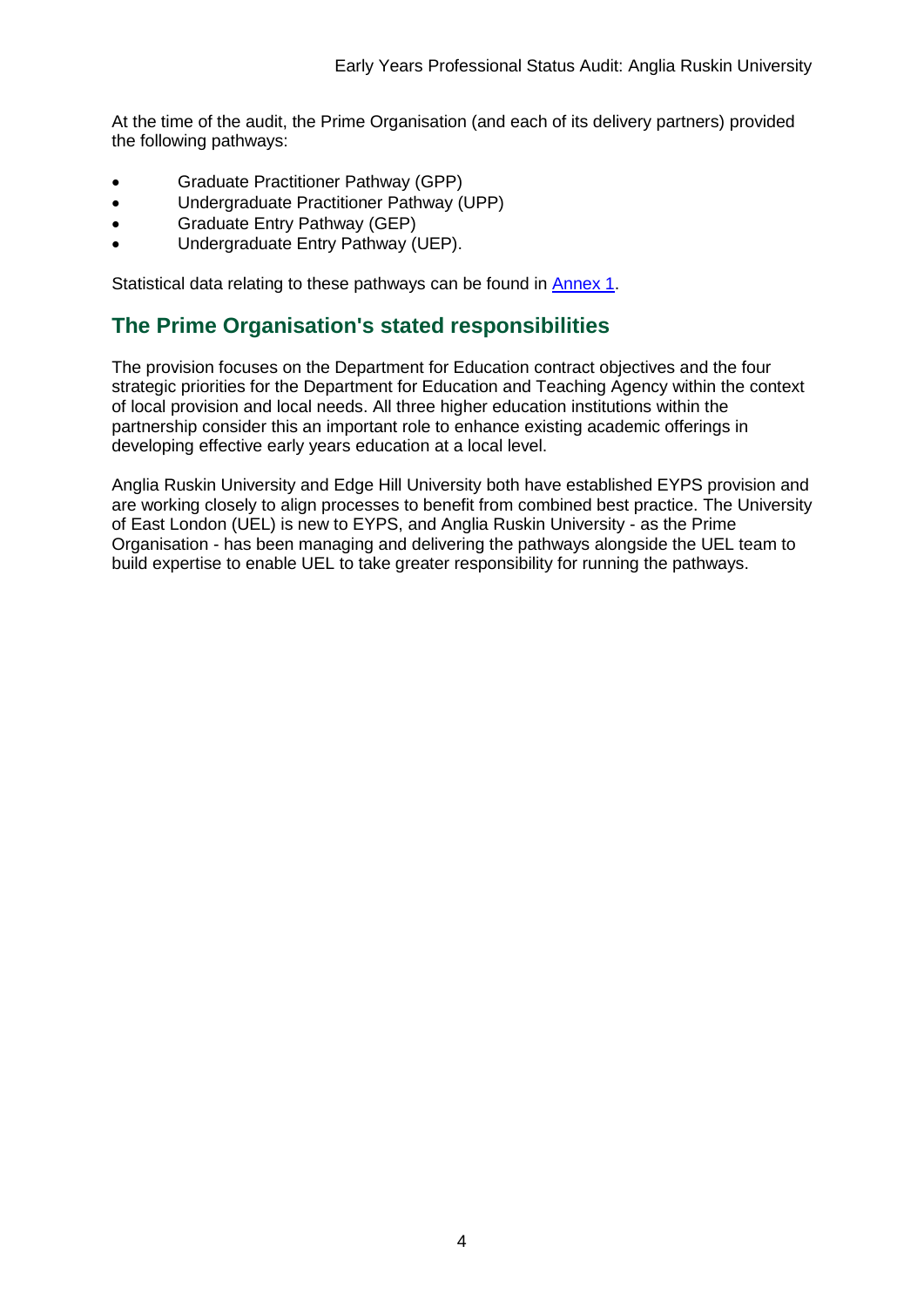## <span id="page-6-0"></span>**Detailed findings about Anglia Ruskin University**

#### <span id="page-6-1"></span>**1 Management of EYPS candidate outcomes**

1 Anglia Ruskin University, as the Prime Organisation, is effective in its management of EYPS candidate outcomes. It works closely with its delivery partners, local employers and local authorities to recruit and retain candidates, and provides individualised candidate learning experiences and support in line with the performance expectations of the Teaching Agency's *Handbook for Early Years Professional Status (EYPS) Prime Organisations and their delivery partners (April 2012)*.

2 The security of programme standards is maintained through an appropriate system of internal and external moderation.

3 Teaching Agency guidance has been used to identify and recruit an appropriate external moderator, and the process for external moderation is clearly set out in a guidance document produced by the Prime Organisation and observed to be followed. External moderator reports are detailed and provide comprehensive feedback to the Prime Organisation. Delivery partners confirm that external moderator reports are shared with them and individual feedback is cascaded to assessors via one-to-one sessions and monthly meetings.

4 Actions arising from the annual external moderation report feed into MPowernet's overarching action and incident log, which covers all of MPowernet's activity and not just that related to the EYPS pathways. This log is used to track required activity. Although it is clear that some of the actions suggested by the external moderator are recorded on this log, the moderator made numerous quality improvement suggestions in July 2012 which were not logged (such as the opportunity for interviews to be made mandatory for all candidates where an assessment of 'not met' has been made, rather than leaving this to the assessor's discretion). The team was not assured that this point, and others, had been addressed explicitly under the current system of recording actions in the Action and Incident Log. The team recommends that it is **desirable** for Anglia Ruskin University to review, with its delivery partners, the process for responding to and monitoring external moderator reports to ensure that all issues raised and all responses are clearly articulated.

5 The Prime Organisation has put in place a clear internal moderation process that is shared across all delivery partners and implemented effectively across the partnership. Initial training and ongoing briefing updates have been provided for internal moderators and a single report pro forma is utilised by all delivery partners, which ensures consistency of practice. Internal moderation windows are set by the Prime Organsiation and mirrored across the partnership. Consistency is further promoted through the opportunity provided for delivery partners to participate in cross-moderation events, although it is recognised that these have been limited in number.

6 Assessment is confirmed through internal and external moderation processes - and through candidate work observed during the team's setting visit - to be fit for purpose and in line with Teaching Agency guidelines. The external moderator report (August 2012) highlighted evidence of very strong assessment practice in the work sampled, with the majority of assessors following guidance diligently. The team noted that the best practice in using clear coding to identify age ranges, identified by the external moderator, has already been cascaded throughout the partnership and is now being adopted widely.

7 All candidates undertake both formative (Development Review) and summative assessment in line with Teaching Agency guidance. The Prime Organisation's Self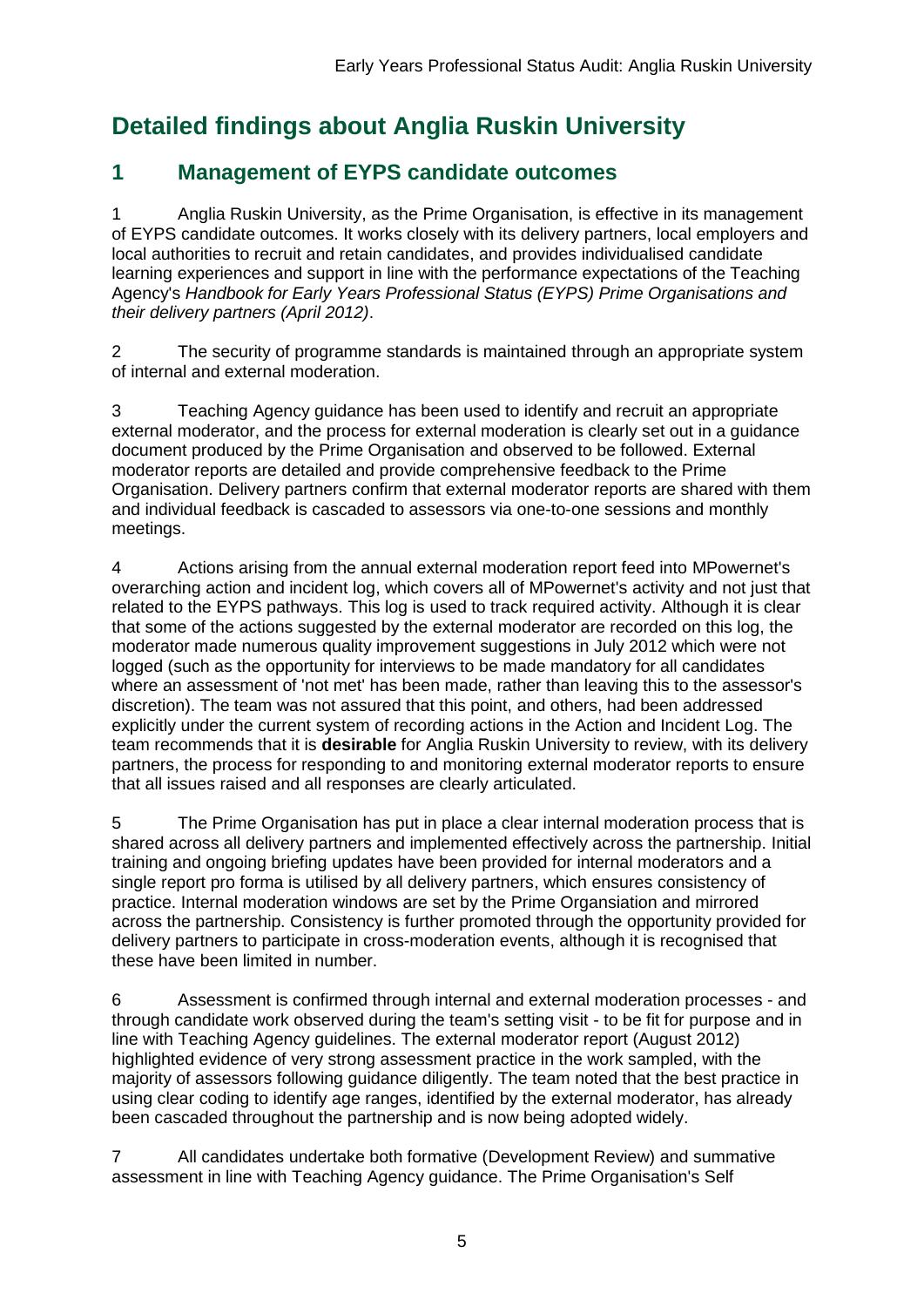Evaluation states that the assessment process is well regarded by 93 per cent of candidates. Earlier concerns raised by a small number of GEP candidates regarding preparation for the Development Review have been swiftly followed up by the Prime Organisation and this has formed the basis of an updating session for trainers, mentors and assessors and a review of the guidance presented in the candidate handbook.

8 Candidates interviewed by the team were very positive about their experience on the EYPS programme and felt that it had been effective and useful in their professional development. This was reflected in statements such as: 'it helped to build confidence in my own leadership ability', 'it opened my eyes to how important my own job role is' and 'helping to improve the status of the profession'. Destination data from the January 2012 GPP programme confirmed that 93 per cent of candidates rated all aspects of delivery as effective or very effective - a positive outcome well in excess of the 70 per cent threshold performance indicator set by the Teaching Agency. Candidates on GEP and UEP pathways are offered support from the employability services of Anglia Ruskin University, who provide support for developing CVs and drop-in sessions for candidates seeking employment on completion of the programme. Candidates interviewed confirmed that they were aware of the support that was available to them; however, the team was not able to talk to any candidates who had yet taken advantage of this service, so was unable to confirm its effectiveness.

9 The team considers that Anglia Ruskin University meets nearly all of the Teaching Agency quality criteria for its approach to the management of EYPS candidate outcomes.

#### <span id="page-7-0"></span>**2 Approach to quality improvement**

10 Systems and processes for action planning are robust and executed consistently by both delivery partners. The Prime Organisation requires delivery partners to develop action plans to deal with under-recruitment. The Prime Organisation has produced action plans with delivery partners to support the implementation of EYPS standards for the January 2013 recruitment round. The Prime Organisation's Action and Incident Log acts as the master action plan for EYPS activity and is used in developing action plans.

11 Extensive and regular training opportunities on all aspect of the EYPS programme are offered to staff. Delivery partners and mentors met by the team confirmed that extensive training was provided for staff, in line with the roles and responsibilities of partners outlined by the Prime Organisation Schedule. In particular, the team noted the extensive safeguarding training provided by the Prime Organisation for assessors and mentors.

12 Prime Organisation forums are in the early stages of development and have not taken place regularly. The Prime Organisation confirmed that a recent meeting had taken place and that plans were in place to work with another Prime Organisation, Best Practice Network, in arranging future forums. The Prime Organisations were monitoring a LinkedIn group called the 'EYPS Prime Organisation Forum', however Prime Organisation staff acknowledged that there was little activity on the forum and they had so far not made any significant contribution to it.

13 Systems and processes for obtaining candidate feedback on all aspects of the EYPS programme are effective across delivery partners. One of the delivery partners, Edge Hill University, has implemented an approach to obtaining feedback that includes candidate forums. The team idenfited as a **strength** the candidate forums in operation at Edge Hill University, which are a useful vehicle for gathering candidate feedback and which are worthy of dissemination and consideration across the partnership. The Prime Organisation is also investigating the possibility of establishing a social media discussion forum for all pathways, and Anglia Ruskin University and the University of East London have appointed candidate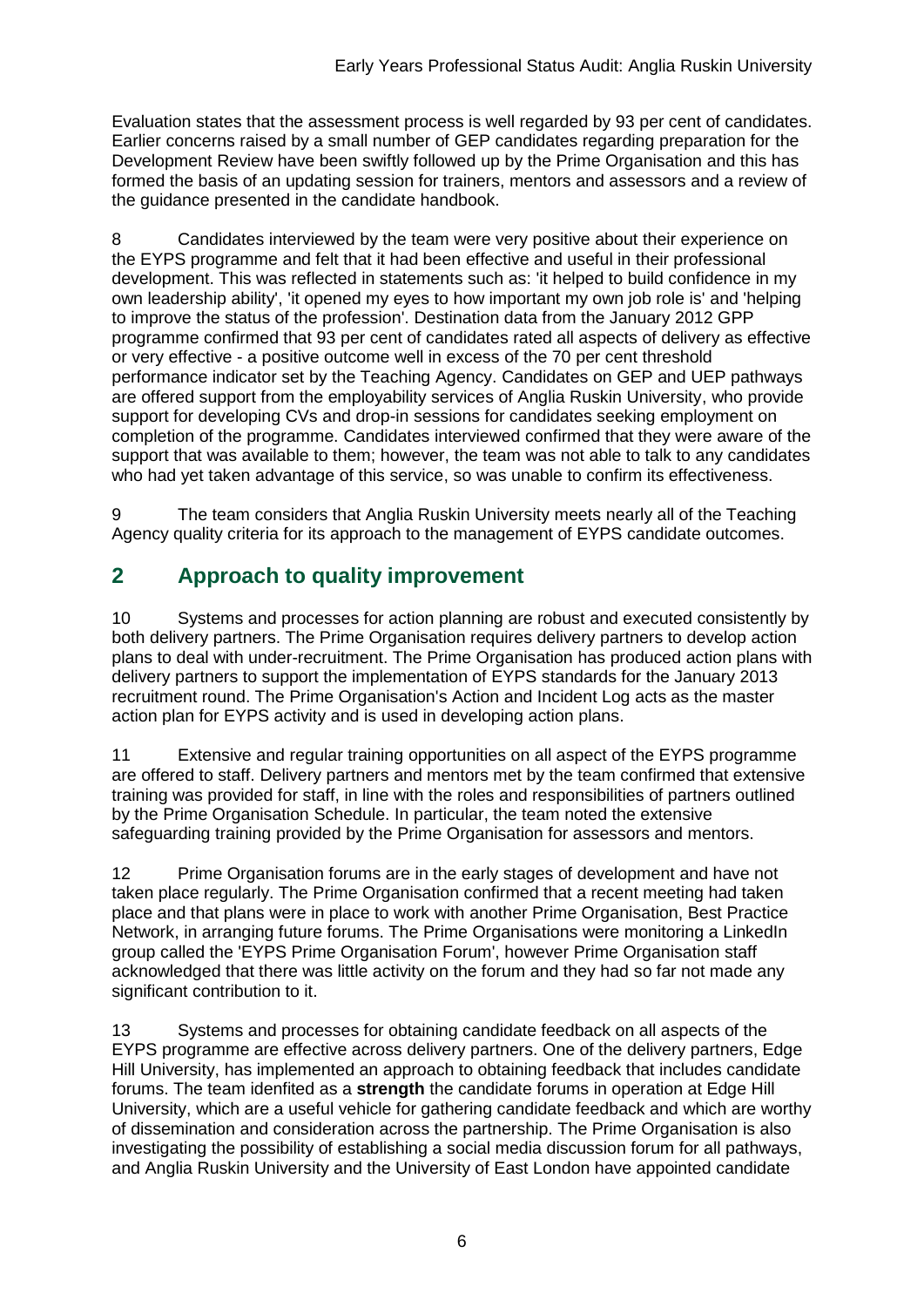representatives for each pathway. The audit team was reassured by candidates that they have the opportunity to provide feedback on all aspects of their EYPS experiences.

14 Candidate concerns are logged on the Action and Incident Log and are seen to be responded to appropriately. For example, the Prime Organisation logged the candidate concern regarding the Development Review on the Action and Incident Log and changed the training for assessors to reflect the concern raised by candidates. The audit team was presented with the audit trail to show how candidate evaluations had been acted upon and practice changed as a result.

15 Systems and processes for employers and placement providers to feed back are informally applied across the partnership. The audit team found that informal feedback is gained through a range of engagement activity with employers, local authorities and other stakeholders, but this is not a formal mechanism for gaining feedback and does not capture quantitative data linked to the placement experience of candidates. In a meeting with a placement provider, the audit team was informed that the placement provider would like to meet with other placement providers to gain feedback on their experiences. The University of East London (UEL) produces a Setting Information Pack for the GEP pathway, the focus of which is on UEL gaining feedback from its candidates; however, there is limited information on how the employer can feed back formally on their experiences. This approach to working with placement providers is mirrored by Anglia Ruskin University in its Placement Guidance document, which makes no mention of how the placement provider can provide feedback on their experience. The team agree with the Prime Organisation's own assessment that current processes could be strengthened further. The team therefore recommends that it would be **desirable** for the Prime Organisation to formalise systems and processes for obtaining feedback from placement providers and employers.

16 The team considers that Anglia Ruskin University meets the Teaching Agency quality criteria for its approach to quality improvement.

#### <span id="page-8-0"></span>**3 Approach to the safeguarding and welfare of children**

17 Safeguarding policies are up to date, fit for purpose and implemented. EYPS introduction days, induction sessions and teaching materials all address safeguarding, especially in relation to placement experience. Specific safeguarding training materials are available to candidates following GEP and UEP pathways, with signposting to relevant local authority-level training included.

18 All staff, including staff contracted specifically to work on aspects of the EYPS programmes, are familiar with the child protection policy of the Prime Organisation. Consultants, assessors and mentors all undergo enhanced Criminal Records Bureau (CRB) checks, and these are monitored by the Prime Organisation. Assessor guidance regarding safeguarding is clear and well set out in the Assessor Handbook. All assessors are given clear guidance regarding safeguarding procedures, including the requirement to carry photographic identification and CRB checks with them at all times. A phone number is provided for assessors that enables them to contact the Prime Organisation's EYPS Team directly for support with any incidents regarding safeguarding or concerns about the welfare of children that occur during the visit.

19 Candidates on GEP and UEP pathways are placed in appropriate settings for their placement experience. Checklists are utilised to ensure that any setting used for placements meets the Ofsted criteria of 'good' or 'outstanding', and has health and safety and equal opportunities policies in place and implemented. The procedures for candidates on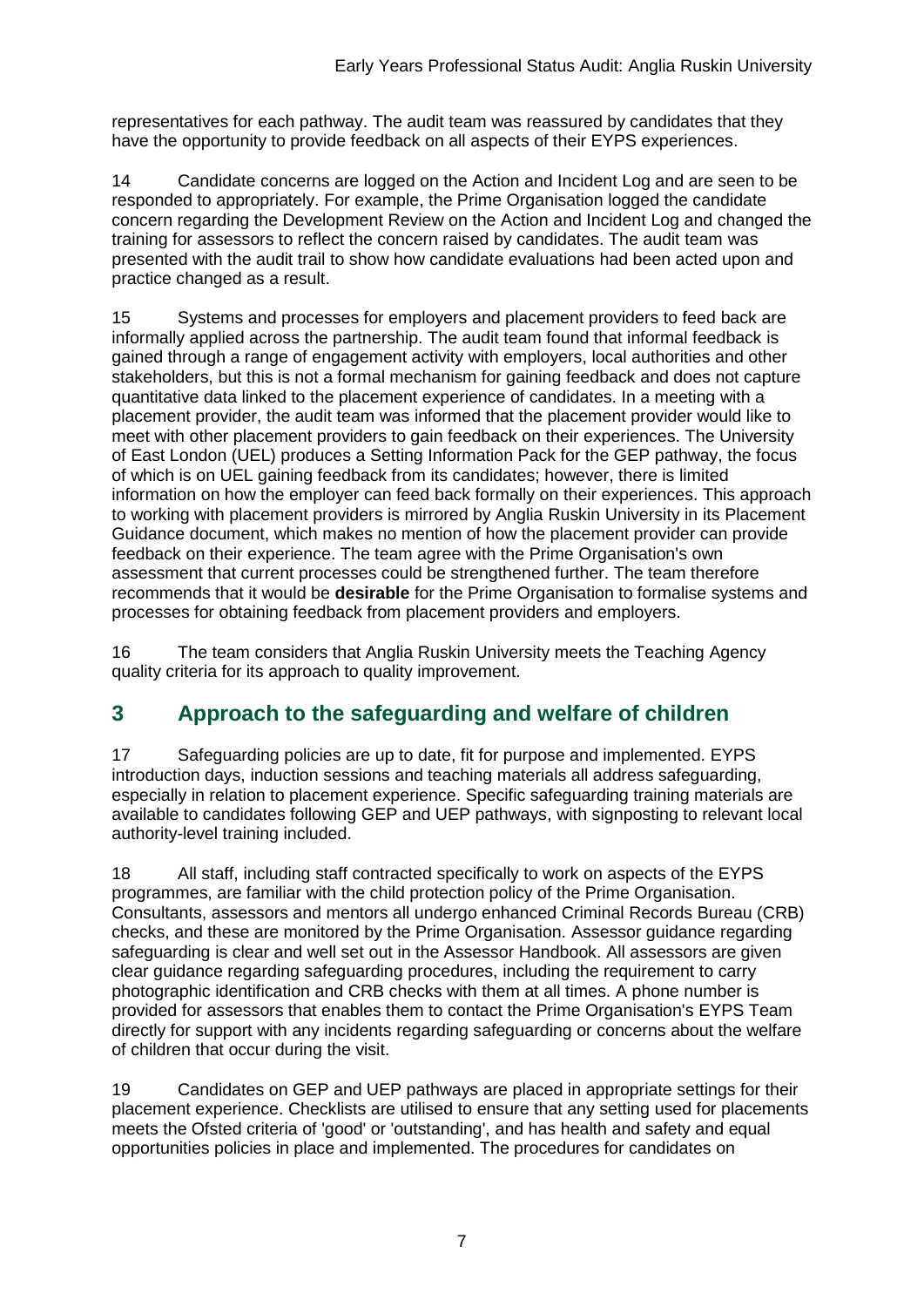practitioner pathways are less rigourous, and candidates are encouraged to find their own placements for extended work experience visits.

20 Processes are in place for ensuring that all candidates have undergone an enhanced CRB check prior to undertaking a placement. All offers made to candidates across the partnership are conditional and candidates are made aware that this is subject to CRB clearance. The team recognises that there is a tension between the drive to recruit candidates up to the last possible opportunity and meet target numbers, and the aim to have all CRB checks completed before the programme starts. To help mitigate any risk, late applicant candidates are checked against List 99 and sign a disclaimer statement which enables them to begin the programme before the outcome of the CRB checks are in place. This applies to only a small number of candidates. In January 2012, 19 per cent of candidates began their programme without a CRB clearance, and in September 2012 this number fell slightly to 18 per cent. The team was satisfied that no candidate began placement before they had been cleared through an enhanced CRB check.

21 The team considers that Anglia Ruskin University meets the Teaching Agency quality criteria for its approach to the safeguarding and welfare of children.

#### <span id="page-9-0"></span>**4 Approach to candidate support**

22 Processes for candidate support are highly effective and applied consistently across the partnership. In conversations with candidates from all pathways, the team confirmed that a wide range of support was being provided to candidates.

23 Tutors and mentors provide candidates with extensive guidance on what they need to do to improve practice and assessments. This support is highly valued by candidates, who say it has enabled them to achieve their qualification. Mentors and tutors provide ongoing support to candidates through email exchanges, and this was confirmed to auditors in their interviews with candidates. Delivery partner representatives and mentors/placement providers all confirmed they were highly satisfied that candidates received effective levels of support to complete their programmes successfully. The support and feedback provided to candidates throughout their programmes assists them in understanding how to meet the EYPS standards. The team identified as a **strength** of the provision the support provided by mentors and tutors, which is highly valued by canidates and which contributes effectively to candidate outcomes.

24 The support for candidates provided by mentors is very good and the systems for managing mentors are effective. However, processes for the selection and appointment of mentors are under-developed and lack transparency. According to the Prime Organisation's self-evaluation, EYPS consultants are recruited from EYPS alumni and proactive Early Years Professional forum members. Stronger performing EYPS candidates are also encouraged to become mentors. The team could find no evidence of a formalised, transparent and open recruitment and selection policy for mentors. The process for recruitment and selection of mentors would benefit from further clarification and formalisation, and - in the interests of equality of opportunity - all successful candidates should be invited to apply to become mentors, with clear person specifications being drawn up and utilised to ensure appropriate recruitment. The audit team therefore recommends that it is **desirable** for the Prime Organisation to clarify and formalise the process for selection and appointment of mentors, including the criteria to be used, to enhance the transparency of the current systems and secure equality of opportunity.

25 Online information systems provide accurate, accessible and timely information and are updated at regular intervals. In reviewing the online information available to students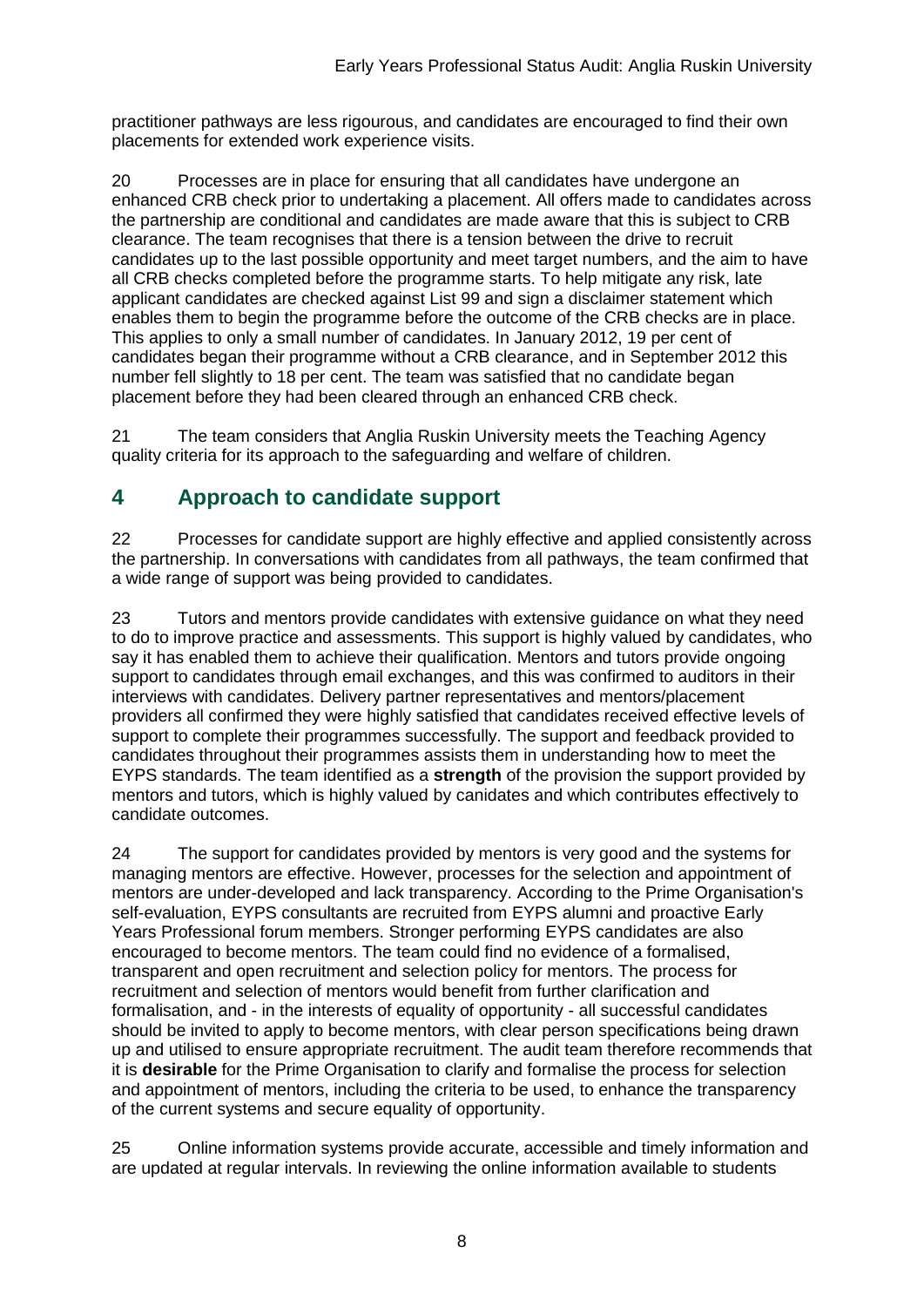over a two-week period, the team saw evidence of a range of information provided to candidates which was relevant, easy to access and timely. All key documents related to the EYPS programme and candidate assessment were available on the site. Candidates assured the team that they had access to all the relevant online information they required and that it was helpful in assisting them to meet the EYPS standards and complete the course.

26 The team considers that Anglia Ruskin University meets the Teaching Agency quality criteria for its approach to candidate support.

#### <span id="page-10-0"></span>**5 Approach to data management**

27 MPowernet, the business unit within Anglia Ruskin University through which the EYPS programmes are managed, operates under an integrated management system in line with International Organization for Standardization (ISO) 27001:2005 and ISO 9001:2008. As such, there is a strong focus on compliance with customer and client expectations and information is held securely, in line with contractual data protection requirements. The team identified as a **strength** the systems for data tracking, handling and monitoring, which ensure that the Prime Organisation has access to timely management information and is able to respond effectively to the requirements of the Teaching Agency.

28 Anglia Ruskin University is responsible for managing the finances for the contract and for reporting to the Teaching Agency in relation to finance. The Prime Organisation maintains the Teaching Agency database appropriately, and responsibility for uploading data to the database rests with the EYPS Project Manager. Financial information, information on candidate profiles, and candidate outcomes are gathered monthly. Information about recruitment is collected weekly from the delivery partners, collated and uploaded. Appropriate back-up procedures have been put in place for uploading information should they be needed in the temporary absence of the Project Manager. Delivery partners do not have access to the facility to upload data directly to the Teaching Agency database.

29 Clear processes are in place for the monitoring and recording of staged payments for bursaries and for supply cover, and partners are clear about the agreed procedures for claiming these monies. Completed forms seen by the team clearly indicate where a candidate has withdrawn from the programme, and further payments are withheld appropriately. An online form is used to collect destination data and the team was assured by all staff that no candidate is able to claim certification without completing the destination data form.

30 The recent introduction of the online application system and cohort database has further strengthened the data management of the programmes, reducing an earlier reliance on paper-based systems and speeding up access to information. At the time of the visit, it was recognised that this system is still in a pilot phase and it is noted that a review of implementation is due to take place later in November.

31 The team considers that Anglia Ruskin University meets the Teaching Agency quality criteria for its approach to data management.

#### <span id="page-10-1"></span>**6 Approach to recruitment, selection and retention of candidates**

32 The Prime Organisation's parent company, MPowernet, has an overarching marketing strategy which makes reference to the EYPS programme. However, it lacks structure and has not achieved the intended results. There is no discreet marketing strategy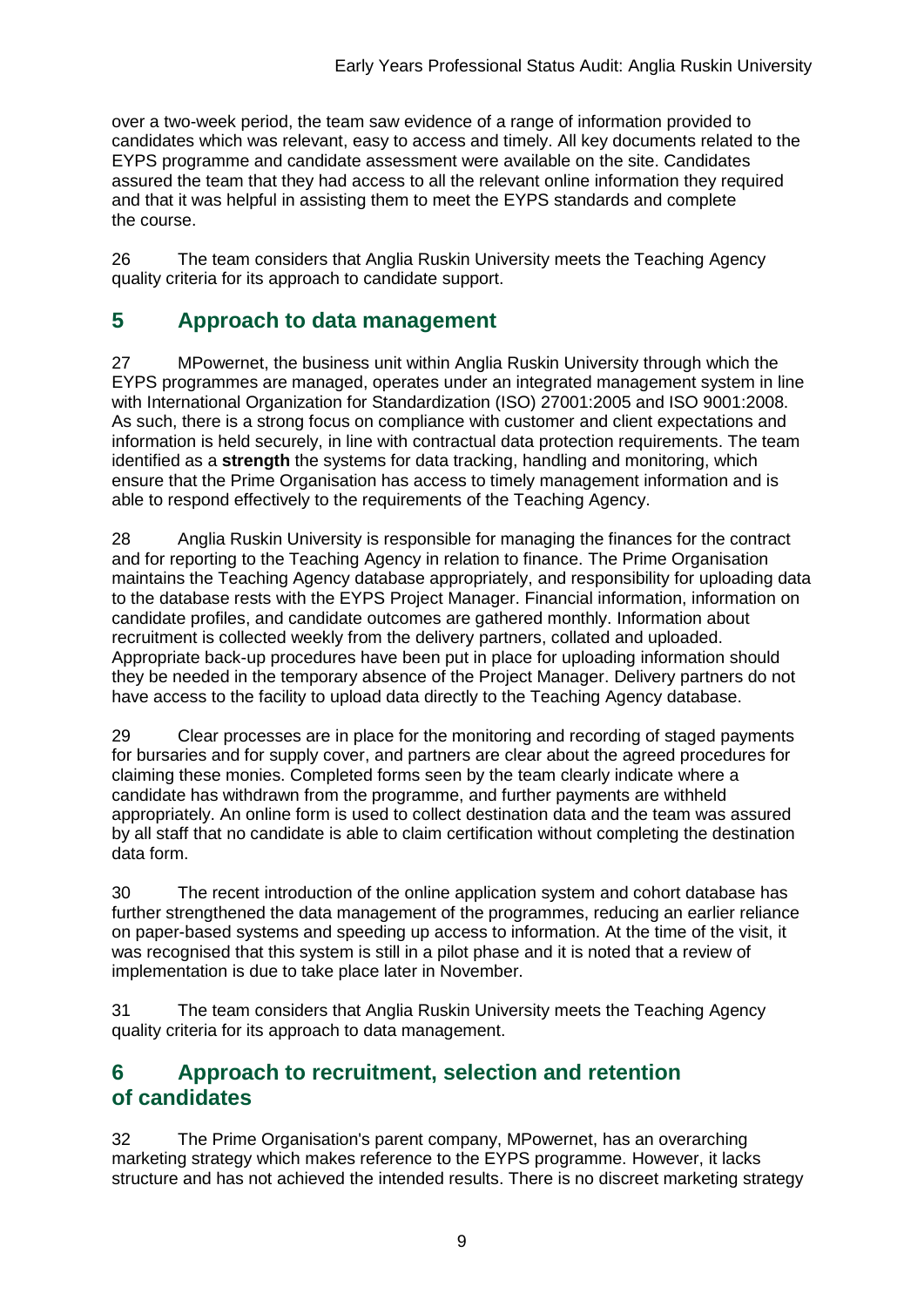that enables the delivery partners to achieve the recruitment targets set by the Teaching Agency. Through meetings with delivery partner representatives and Prime Organisation staff, and through reviewing the evidence, the audit team was confident that significant marketing activity was taking place across the partnership.

33 The Teaching Agency's key performance indicator for recruitment of 100 per cent has not been met, with 79 per cent recruited for the September 2012 intake, up from 70 per cent for January 2012 intake. The audit team notes that in relation to Black and Minority Ethnic candidates, 13 per cent were recruited for September 2012 entry, which is below the Teaching Agency target threshold of 17 per cent; and recruitment of male candidates has remained static at three per cent for the September 2012 intake, again not meeting the Teaching Agency target of nine per cent. The Prime Organisation staff and delivery partners met by the team recognise the challenges of meeting Teaching Agency targets. The team recommends that it is **desirable** for the Prime Organisation to enhance the current marketing strategy for the EYPS programme area with delivery partners to enable a more focused, coordinated approach, targeted at the Teaching Agency recruitment targets.

34 The team identified as a **strength** the highly effective systems for the selection of candidates that ensure effective recruitment onto appropriate pathways and which contribute significantly to high levels of successful achievement on the Graduate Practioner Pathway. The roles and responsibilities of those involved in candidate selection are published by the Prime Organisation. All candidates are interviewed. Interviewers create a record of the outcome of the candidate interview, utilising a comprehensive application and interview checklist. The processes for interviewing candidates are highly effective and consistently implemented across all delivery partners. The success rates on the GPP are very high, at 100 per cent, but staff confirmed that entry onto this pathway was rigorously controlled, ensuring that only those with a very high likelihood of achievement were accepted. In meetings with delivery partner representatives and Prime Organisation representatives, the team was assured that the strong and consistent recruitment and selection processes in place are contributing significantly to the high success rates on the GPP. On the basis of the evidence available to it, the team concurred with this assessment.

35 Anglia Ruskin University has provided supporting materials for interviews that includes scoring guidance notes and an interview script, and delivery partners confirmed that they found this documentation useful. Delivery partners are clear about their roles and responsibilities regarding selection and recruitment. The University of East London makes use of checklists to support selection decision-making. The guidance and support provided for those conducting interviews facilitates consistency of good practice across the partnership; the team found this to be a **feature of good practice** of the provision.

36 Candidates confirmed that they greatly valued the interview process in confirming their decision to undertake the EYPS programme. They also informed the team that their induction and interviews had been an important part of the process, ensuring they were pursuing an appropriate pathway. The recruitment and selection process ensured that candidates had clarity about the expectations of the EYPS programme and working in the early years sector. Candidate journeys are tracked through a data tracking sheet, which tracks progress through the EYPS programme.

37 The team considers that Anglia Ruskin University meets nearly all of the Teaching Agency quality criteria for its approach to recruitment, selection and retention of candidates.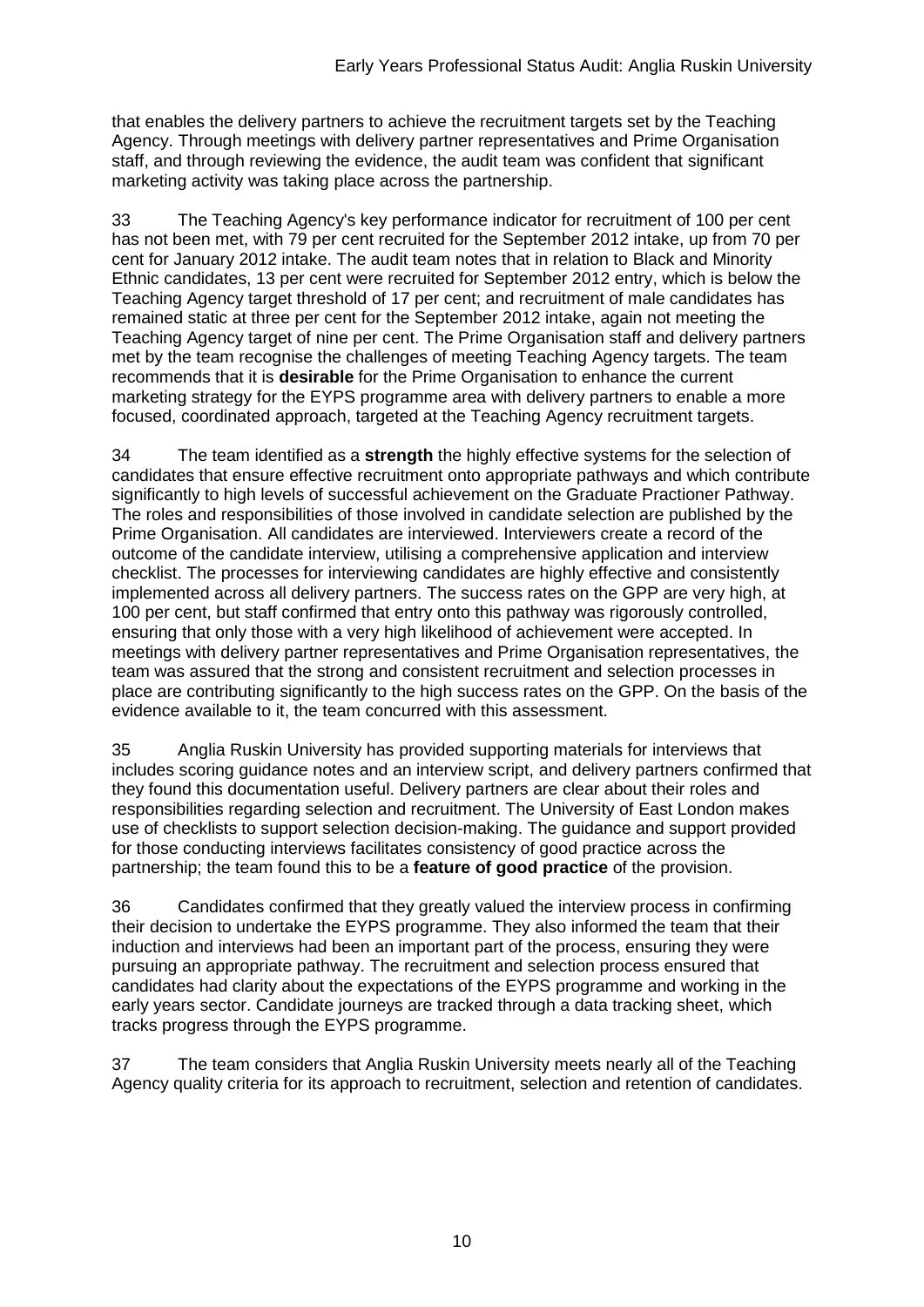#### <span id="page-12-0"></span>**7 Staff management and infrastructure**

38 Formal communication channels include fortnightly newsletters, monthly monitoring meetings and weekly recruitment updates to discuss progress and disseminate information. Partners praised the responsiveness of the EYPS Team at Anglia Ruskin University, saying that they were always contactable via phone or email and that response times to queries raised were good. The newsletters are seen by partners as particularly valuable; they appreciate the fact that newsletters do not focus exclusively on EYPS procedural aspects but also introduce wider aspects of the early years sector, including policy changes and recent reports, which partners feed into their teaching materials. The team identified as a **strength** of the provision the extensive formal and informal communication mechanisms that support collaborative modes of working and which are highly valued by partners.

39 All tutors, mentors and assessors working on EYPS programmes undergo training prior to commencing work and are required to attend regular update training events to ensure that their understanding of assessment practice remains current. Both Edge Hill University and Anglia Ruskin University have well established EYPS provision, with mature systems that have been in place since before the award of this contract. They have been working closely to align their processes to benefit from combined best practice. The evolution of the Assessor Handbook 2012-13 is a good example of sharing practice from both partners to get the best possible outcome for this important resource.

40 The relationship between Anglia Ruskin University, Edge Hill University and the University of East London is new, and delivery partners stressed that the partnership, managed by Anglia Ruskin University, has worked very well. Delivery partners felt valued and treated with professional respect.

41 Anglia Ruskin University, as the Prime Organisation, has built capacity within the new team at the University of East London through a partnership approach to managing and delivering the EYPS pathways. Staff from UEL have worked alongside trainers, assessors and mentors provided by the Prime Organisation, and shadowed a cohort of January 2012 GPP candidates through assessment and training sessions. This support has enabled UEL to take over delivery of the four pathways from September 2012, however the Prime Organisiation has ensured the security of standards by retaining responsibility for the assessment of candidate outcomes.

42 The Prime Organisation has appropriate and effective systems in place to monitor how well delivery partners are meeting performance management and quality assurance requirements. Annual internal audits, undertaken with each delivery partner, focus on how well the partner is complying with the requirements of the integrated management system that form part of the contractual agreement and with the Teaching Agency's performance indicators. Internal audit documents are reviewed quarterly, and issues of concern or items of good practice are fed directly into the overarching MPowernet Action and Incident log and used to inform the individual monthly monitoring meetings.

43 Individual monthly meetings are the main forum for reviewing delivery partners' progress against the Teaching Agency performance indicators. A standardised pro forma is used to ensure that consistent information on aspects including marketing activities, recruitment, retention and destinations can be tracked and monitored month-on-month, and comparisons made across the partnership. Where delivery partners are not meeting the Teaching Agency performance indicators, such as some recruitment targets, it is clear that these form the basis of close monitoring through the monthly meetings. Staff from UEL have found the monthly meetings especially useful and supportive. The audit team was encouraged to see that the pro forma for monthly meetings has recently been adapted and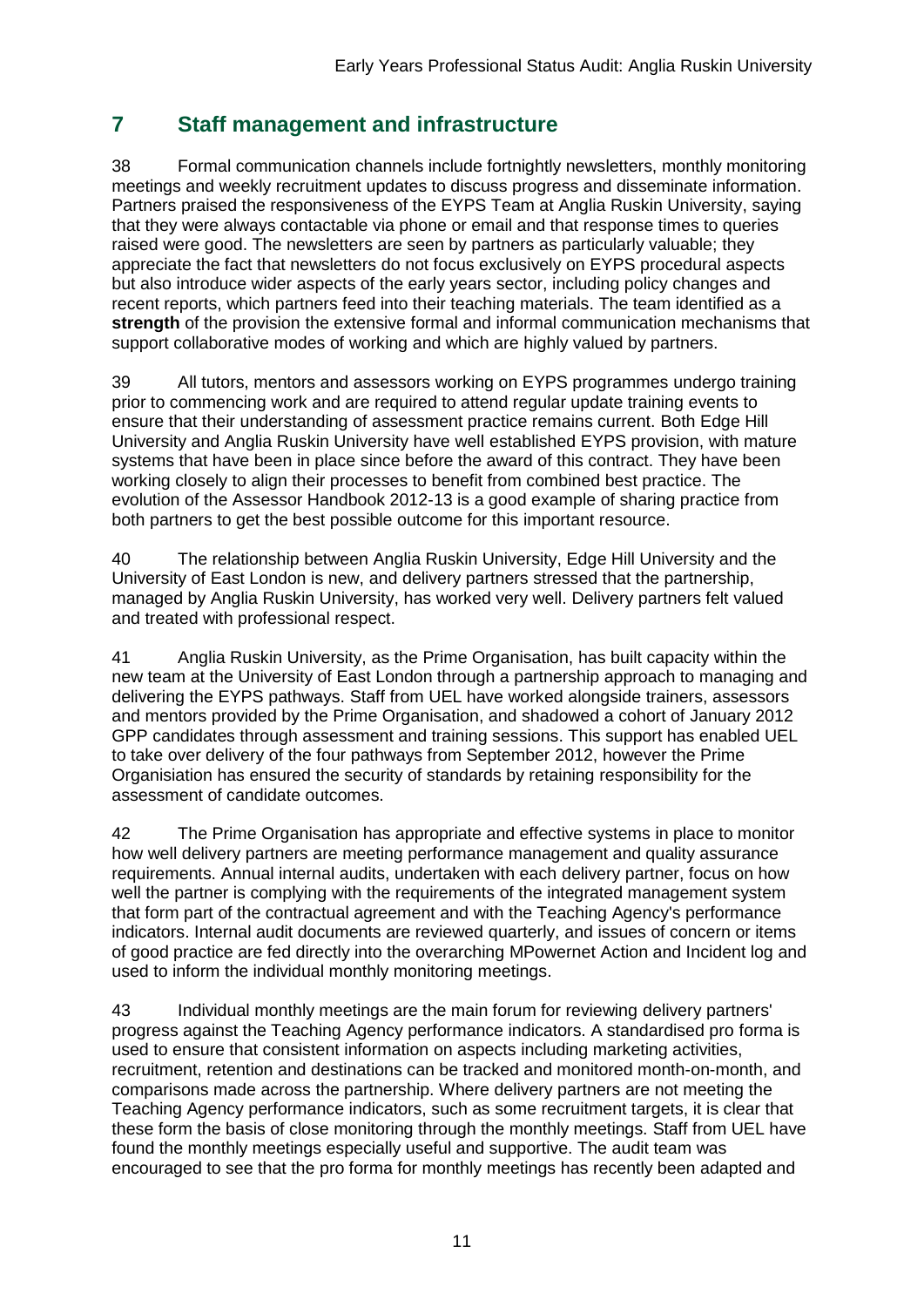strengthened. Monthly monitoring reports since November 2012 now include a clear section for actions from the last report and an update on current status as the first point to address; there is a section inviting delivery partners to identify areas of good practice or opportunities to share practice; and the marketing update is now tabular, inviting a smarter, more focused approach where partners must identify pathways or target groups, rather than the older method where partners listed activities. The team welcomed this new development and felt that it had strengthened the existing procedures further.

44 The team considers that Anglia Ruskin University meets the Teaching Agency quality criteria for its approach to staff management and infrastructure.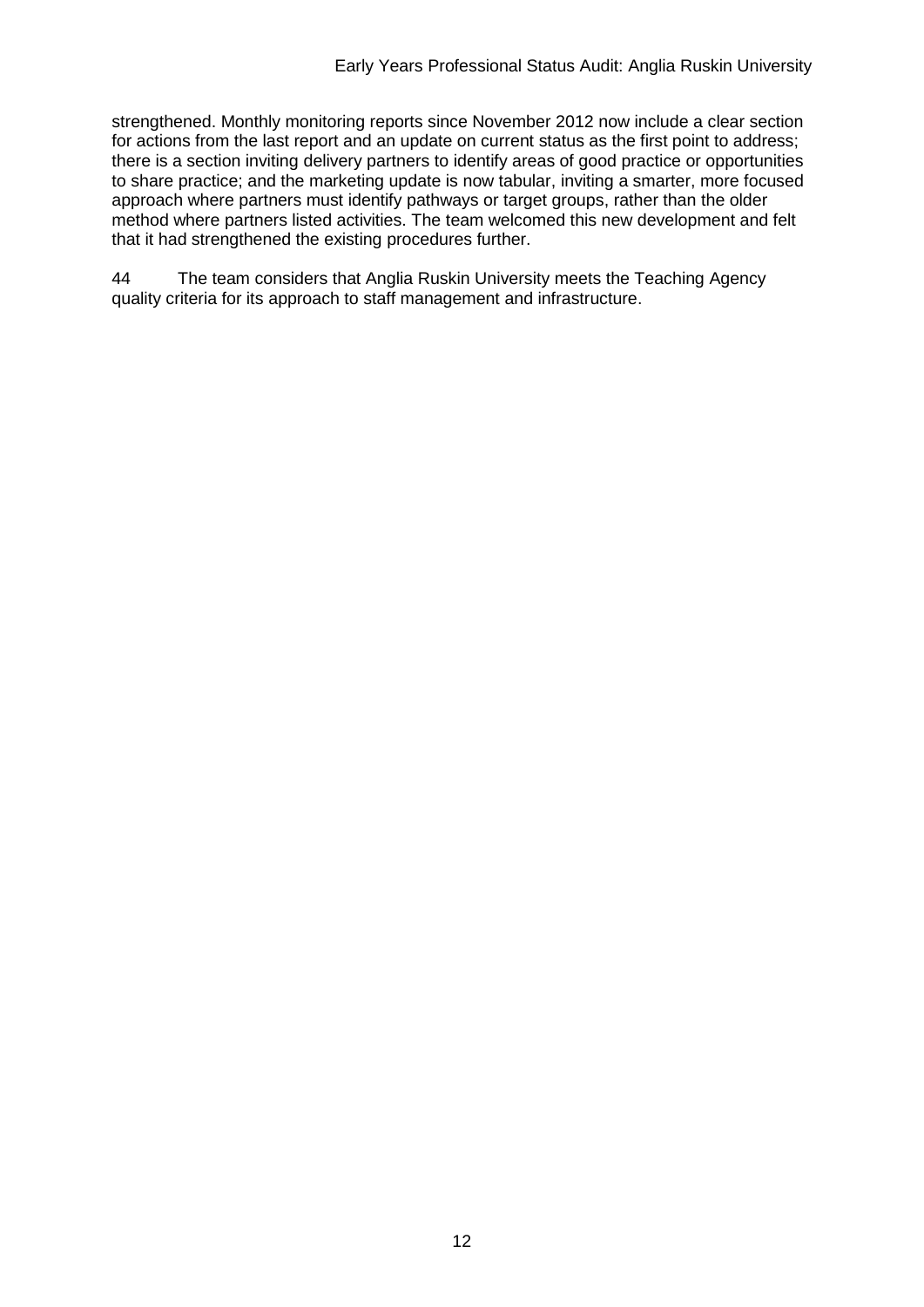## **Action plan<sup>3</sup>**

| Anglia Ruskin University action plan relating to the Early Years Professional Status Audit November 2012                                                                          |                                                                                                                                                                                                                                                                        |                         |                                           |                                                                                                                                                                                                                     |                                       |                                                                                                                             |  |  |  |
|-----------------------------------------------------------------------------------------------------------------------------------------------------------------------------------|------------------------------------------------------------------------------------------------------------------------------------------------------------------------------------------------------------------------------------------------------------------------|-------------------------|-------------------------------------------|---------------------------------------------------------------------------------------------------------------------------------------------------------------------------------------------------------------------|---------------------------------------|-----------------------------------------------------------------------------------------------------------------------------|--|--|--|
| <b>Good practice</b>                                                                                                                                                              | Action to be taken                                                                                                                                                                                                                                                     | <b>Target</b><br>date   | <b>Action by</b>                          | <b>Success</b><br><b>indicators</b>                                                                                                                                                                                 | <b>Reported to</b>                    | <b>Evaluation</b>                                                                                                           |  |  |  |
| The audit team identified<br>the following areas of<br>good practice that are<br>worthy of wider<br>dissemination within<br>the Prime Organisation:                               |                                                                                                                                                                                                                                                                        |                         |                                           |                                                                                                                                                                                                                     |                                       |                                                                                                                             |  |  |  |
| • the guidance and<br>support provided for<br>those conducting<br>interviews, which<br>facilitates consistency<br>of good practice<br>across the<br>partnership<br>(paragraph 35) | Carry out a review of<br>practice across the<br>partnership following<br>each recruitment<br>round. Specifically<br>arrange a conference<br>call to focus on the<br>most recent interview<br>processes<br>Good practice shared<br>and improved<br>recruitment practice | End of<br>March<br>2013 | Programme<br>Lead Anglia<br><b>Ruskin</b> | Successful<br>implementation of<br>good practice<br>across all delivery<br>partners<br>A coordinated<br>and consistent<br>approach to<br>interviewing and<br>recruitment<br>further<br>implemented and<br>sustained | <b>Contract Lead</b><br>Anglia Ruskin | <b>Review success</b><br>of recruitment and<br>effectiveness of<br>any new practices<br>following next<br>recruitment round |  |  |  |

<span id="page-14-0"></span>The Prime Organisation has been required to develop this action plan to follow up on good practice and address any recommendations arising from the review. QAA monitors progress against the action plan, in conjunction with the Teaching Agency.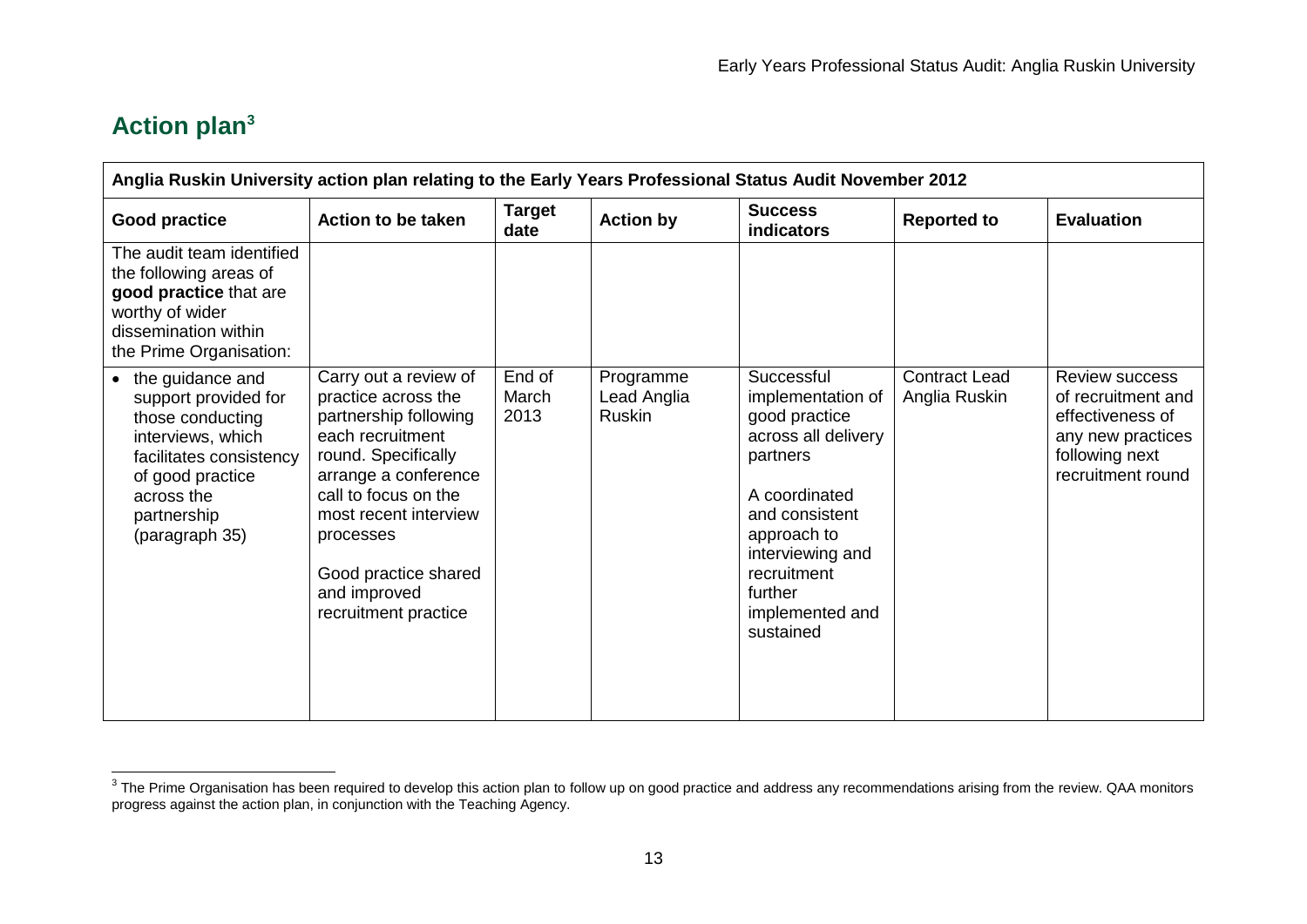| <b>Strengths</b>                                                                                                                                                                                                                                                                                         | Action to be taken                                                                                                                                                                                                               | <b>Target</b><br>date                         | <b>Action by</b>                                                                                                                      | <b>Success</b><br>indicators                                                                                                                                                                        | <b>Reported to</b>                    | <b>Evaluation</b>                                                                                                                                                                |
|----------------------------------------------------------------------------------------------------------------------------------------------------------------------------------------------------------------------------------------------------------------------------------------------------------|----------------------------------------------------------------------------------------------------------------------------------------------------------------------------------------------------------------------------------|-----------------------------------------------|---------------------------------------------------------------------------------------------------------------------------------------|-----------------------------------------------------------------------------------------------------------------------------------------------------------------------------------------------------|---------------------------------------|----------------------------------------------------------------------------------------------------------------------------------------------------------------------------------|
| The audit team identified<br>the following areas of<br>strengths within<br>the Prime Organisation:                                                                                                                                                                                                       |                                                                                                                                                                                                                                  |                                               |                                                                                                                                       |                                                                                                                                                                                                     |                                       |                                                                                                                                                                                  |
| • the highly effective<br>systems for the<br>selection of<br>candidates that<br>ensure effective<br>recruitment onto<br>appropriate pathways<br>and which contribute<br>significantly to high<br>levels of successful<br>achievement on the<br><b>Graduate Practitioner</b><br>Pathway<br>(paragraph 34) | Monitor retention<br>rates by pathway and<br>continue staff<br>development activities<br>across the partnership<br>to continue to share<br>good practice                                                                         | June<br>2013<br>Repeat in<br>December<br>2013 | Project Manager<br>Anglia Ruskin                                                                                                      | Good retention<br>and completion<br>rates on GPP                                                                                                                                                    | <b>Contract Lead</b><br>Anglia Ruskin | Measure against<br>retention KPIs                                                                                                                                                |
| the extensive formal<br>and informal<br>communication<br>mechanisms utilised<br>that support<br>collaborative modes<br>of working and are<br>valued by partners<br>(paragraph 38)                                                                                                                        | Continue current<br>practice and include:<br>-more visits to<br>delivery partners<br>- add targeted<br>conference calls<br>across the partnership<br>to focus on specific<br>agenda aspects; for<br>example interview<br>process | Mid April<br>2013<br>End<br>March<br>2013     | Programme<br>Lead Anglia<br><b>Ruskin</b><br><b>Project Manager</b><br>Anglia Ruskin<br><b>Delivery Partner</b><br>programme<br>leads | Successful<br>implementation of<br>good practice<br>across all delivery<br>partners<br>Monthly<br>telephone<br>conference<br>attendance<br>Number of visits<br>to/from partners<br>increased to two | Contract lead<br>Anglia Ruskin        | Audit process,<br>both Anglia<br>Ruskin internal<br>audit and delivery<br>partner audits<br>Partner audits<br>scheduled for<br><b>UEL - Spring</b><br>2013, EHU -<br>Summer 2013 |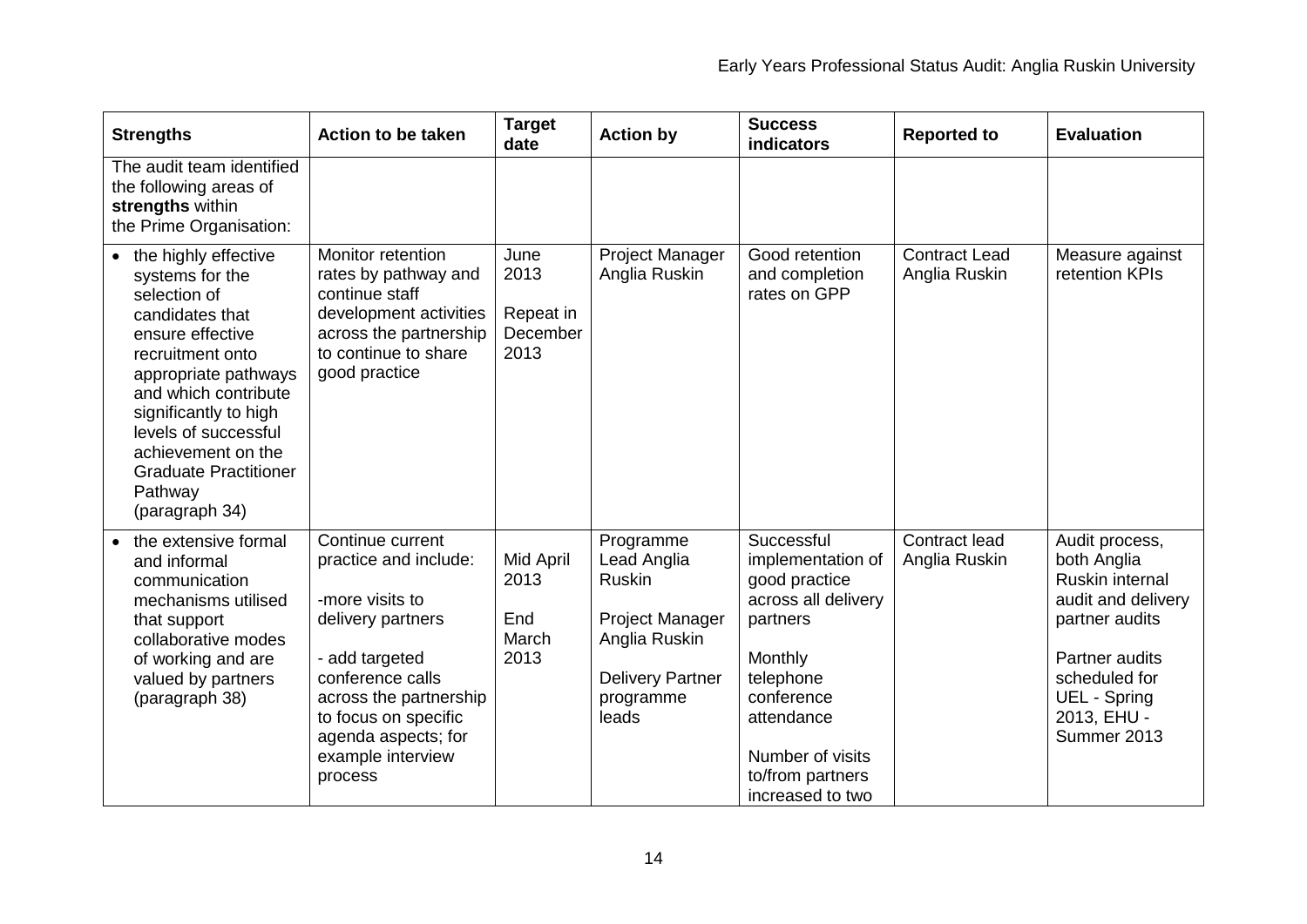|                                                                                                                                                                    | Consistent good<br>practice shared<br>across all delivery<br>partners                                                               |                         |                                                      | in any annual<br>period                                                                                                                                        |                                 |                                                                                                              |
|--------------------------------------------------------------------------------------------------------------------------------------------------------------------|-------------------------------------------------------------------------------------------------------------------------------------|-------------------------|------------------------------------------------------|----------------------------------------------------------------------------------------------------------------------------------------------------------------|---------------------------------|--------------------------------------------------------------------------------------------------------------|
| the support provided<br>by mentors and<br>tutors, which is<br>valued highly by<br>candidates and<br>contributes effectively<br>to successful<br>candidate outcomes | Explore use of<br>technologies to host<br>opportunities to share<br>practice with delivery<br>teams across the<br>partnership       | End<br>February<br>2013 | <b>IT Support</b><br>manager Anglia<br><b>Ruskin</b> | Suitable<br>technology<br>sourced and<br>planned, joint<br>provision<br>communication<br>events scheduled                                                      | Programme Lead<br>Anglia Ruskin | Internal audit to<br>include specific<br>review of<br>communication<br>across the<br>delivery<br>partnership |
| (paragraph 23)                                                                                                                                                     | Share planned<br>agendas and minutes<br>and key outcomes<br>from key local delivery<br>team updates across<br>the wider partnership | End June<br>2013        | Project Manager<br>Anglia Ruskin                     | Records from<br>shared provision<br>will be used to<br>monitor and<br>evaluate progress<br>Monthly<br>monitoring to be<br>used as<br>communication<br>for this | Programme Lead<br>Anglia Ruskin |                                                                                                              |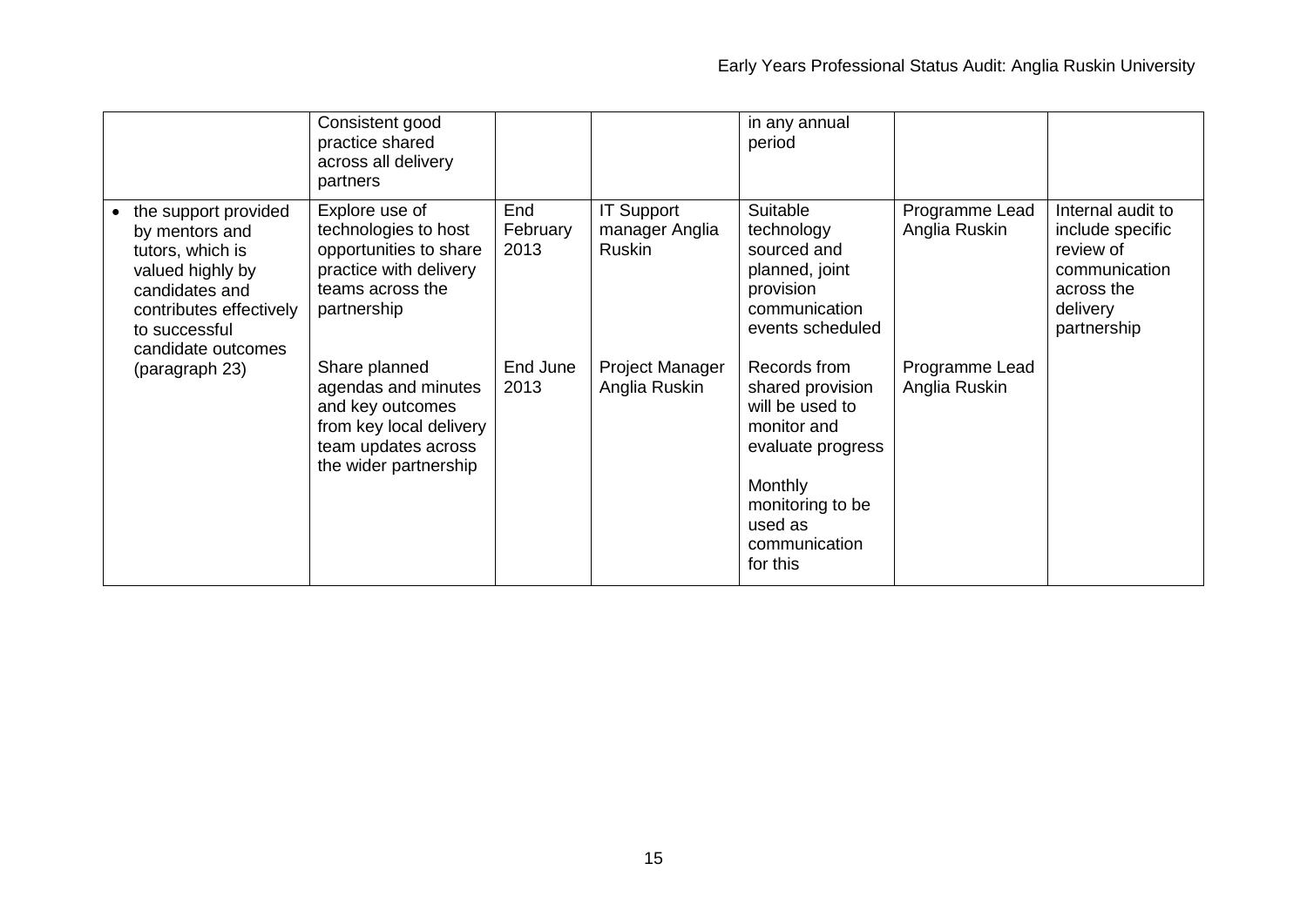| the candidate forums<br>in operation at Edge<br>Hill University, which<br>are a useful vehicle<br>for gathering<br>candidate feedback<br>and are worthy of<br>further dissemination<br>and consideration<br>across the<br>partnership<br>(paragraph 13)                                 | Targeted conference<br>call to explore how we<br>capture candidate<br>voice across provision<br>Collate the examples<br>of good practice with<br>the consensus on<br>common features of<br>best practice to<br>improve models<br>across delivery<br>provision | End<br>March<br>2013 | Programme<br>Lead Anglia<br><b>Ruskin</b> | Implemented new<br>strategies and the<br>good practice<br>shared                                                | Contract lead                                                        | Review of minutes<br>and action plan,<br>including any<br>follow up actions<br>from events to<br>capture student<br>voice |
|-----------------------------------------------------------------------------------------------------------------------------------------------------------------------------------------------------------------------------------------------------------------------------------------|---------------------------------------------------------------------------------------------------------------------------------------------------------------------------------------------------------------------------------------------------------------|----------------------|-------------------------------------------|-----------------------------------------------------------------------------------------------------------------|----------------------------------------------------------------------|---------------------------------------------------------------------------------------------------------------------------|
| • the systems for data<br>tracking, handling and<br>monitoring, which<br>ensure that the Prime<br>Organisation has<br>access to timely<br>management<br>information and is<br>able to respond<br>effectively to the<br>requirements of the<br><b>Teaching Agency</b><br>(paragraph 27). | Review effectiveness<br>of new database<br>available across<br>provision in terms of<br>candidate tracking                                                                                                                                                    | End June<br>2013     | Project Manager                           | The database will<br>be signed off as<br>effective. Any<br>amendments<br>deemed essential<br>will be scheduled. | <b>Quality Manager</b><br>IT and SLA,<br>Mpowernet,<br>Anglia Ruskin | Review with<br>delivery partners<br>in August prior to<br>next recruitment                                                |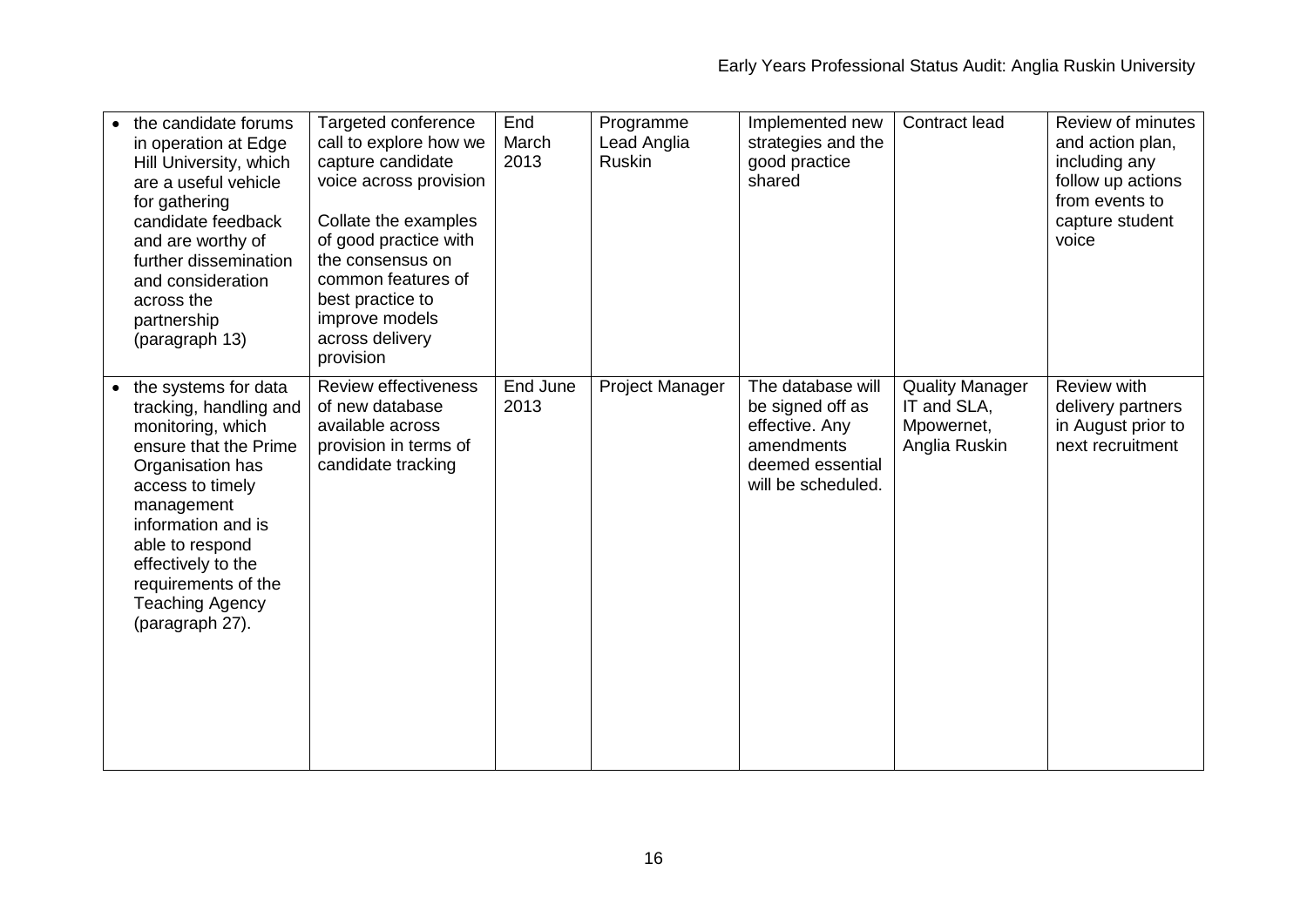| <b>Desirable</b><br><b>Recommendations</b>                                                                                     | <b>Action to be taken</b>                                                                                                   | <b>Target</b><br>date   | <b>Action by</b>                                   | <b>Success</b><br>indicators                                                                                                                                                                                                                                            | <b>Reported to</b>   | <b>Evaluation</b>                                                                                                         |
|--------------------------------------------------------------------------------------------------------------------------------|-----------------------------------------------------------------------------------------------------------------------------|-------------------------|----------------------------------------------------|-------------------------------------------------------------------------------------------------------------------------------------------------------------------------------------------------------------------------------------------------------------------------|----------------------|---------------------------------------------------------------------------------------------------------------------------|
| The team considers that<br>it is <b>desirable</b> for the<br>Prime Organisation to:                                            |                                                                                                                             |                         |                                                    |                                                                                                                                                                                                                                                                         |                      |                                                                                                                           |
| formalise systems<br>and processes for<br>obtaining feedback<br>from placement<br>providers and<br>employers<br>(paragraph 15) | Targeted conference<br>call across provision<br>to formally agree<br>common practice and<br>timescale for<br>implementation | End<br>February<br>2013 | Programme<br>Leads across all<br>delivery partners | Formal feedback<br>process in place<br>which feeds into<br>quality assurance<br>processes within<br>Mpowernet,<br>Anglia Ruskin<br>University                                                                                                                           | <b>Contract Lead</b> | Include review of<br>feedback within<br>audit process both<br>internal Anglia<br>Ruskin and<br>delivery partner<br>audits |
|                                                                                                                                | Implementation of<br>formal feedback<br>process                                                                             | End April<br>2013       | Programme<br>Leads across all<br>delivery partners | Evaluations are<br>adapted to<br>capture<br>placement<br>providers and<br>employer<br>feedback. These<br>are consistent<br>across the<br>partnership where<br>appropriate<br>Good practice<br>continues to be<br>shared and<br>further<br>implemented<br>when necessary |                      |                                                                                                                           |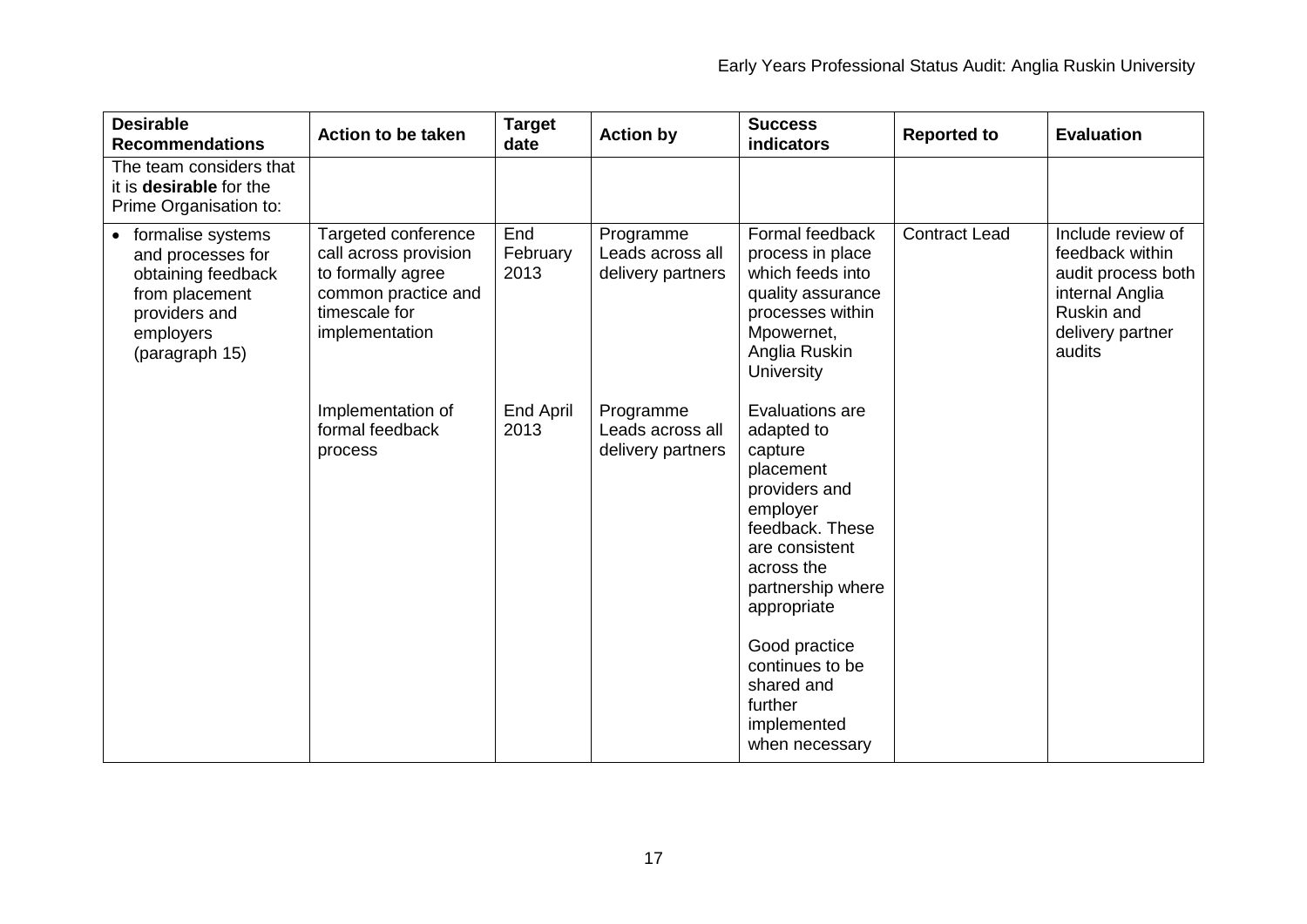| clarify and formalise<br>the process for<br>selection and<br>appointment of<br>mentors, including the<br>criteria to be used, to<br>enhance the<br>transparency of the<br>current systems and<br>secure equality<br>of opportunity<br>(paragraph 24) | Develop a clear<br>person specification<br>for mentors to be<br>agreed across<br>partnership with<br>agreed recruitment<br>process for mentors | End April<br>2013 | Programme<br>Leads across all<br>delivery partners | Person<br>Specification and<br>recruitment<br>process in place<br>Assessor/<br>consultant<br>guidance to be<br>updated as<br>appropriate.                                                                           | Contract lead | Review of<br>available pool of<br>current and newly<br>recruited<br>consultants/<br>mentors.                    |
|------------------------------------------------------------------------------------------------------------------------------------------------------------------------------------------------------------------------------------------------------|------------------------------------------------------------------------------------------------------------------------------------------------|-------------------|----------------------------------------------------|---------------------------------------------------------------------------------------------------------------------------------------------------------------------------------------------------------------------|---------------|-----------------------------------------------------------------------------------------------------------------|
| review, with its<br>$\bullet$<br>delivery partners, the<br>process for<br>responding to and<br>monitoring external<br>moderator reports to<br>ensure that all issues<br>raised and all<br>responses are clearly<br>articulated<br>(paragraph 4)      | Develop a formal<br>process in agreement<br>with delivery partners<br>for following up on<br>external moderation                               | End June<br>2013  | Programme<br>Leads across all<br>delivery partners | Process<br>formalised and<br>agreed with<br>schedules to<br>implement post<br>next moderation<br>in August 2013<br>To be added to<br>the External<br>Moderation<br>Guidance and<br>shared across the<br>partnership | Contract lead | Review of actions<br>arising from<br>moderation report<br>and effectiveness<br>of responses to<br>these actions |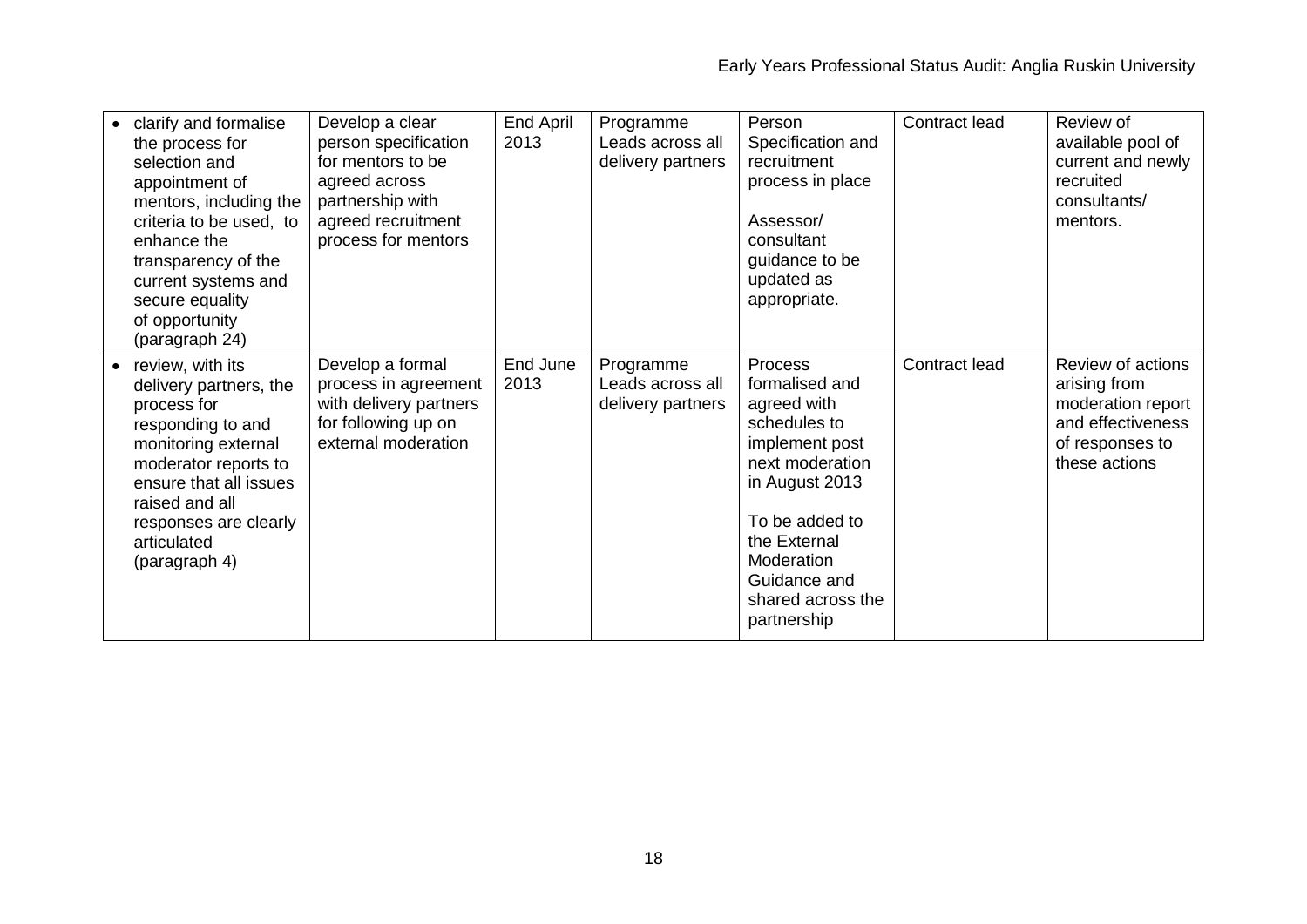| Formulate a working<br>enhance the current<br>party from across<br>marketing strategy for<br>delivery partnership to<br>the EYPS programme<br>area with delivery<br>agree common<br>marketing strategy<br>partners to enable a<br>building upon best<br>more focused,<br>practice across<br>coordinated<br>provision<br>approach, targeted at<br>the Teaching Agency<br>recruitment targets<br>(paragraph 33). | End<br>March<br>2013 | Project Manager<br>Anglia Ruskin | Establish working<br>party and<br>collaboratively<br>agree a Marketing<br>Strategy that is<br>more focused and<br>coordinated<br>Implement and<br>monitor success<br>against Teaching<br>Agency<br>recruitment<br>targets | Programme Lead | Review<br>effectiveness of<br>marketing<br>following next<br>round of<br>recruitment |
|----------------------------------------------------------------------------------------------------------------------------------------------------------------------------------------------------------------------------------------------------------------------------------------------------------------------------------------------------------------------------------------------------------------|----------------------|----------------------------------|---------------------------------------------------------------------------------------------------------------------------------------------------------------------------------------------------------------------------|----------------|--------------------------------------------------------------------------------------|
|----------------------------------------------------------------------------------------------------------------------------------------------------------------------------------------------------------------------------------------------------------------------------------------------------------------------------------------------------------------------------------------------------------------|----------------------|----------------------------------|---------------------------------------------------------------------------------------------------------------------------------------------------------------------------------------------------------------------------|----------------|--------------------------------------------------------------------------------------|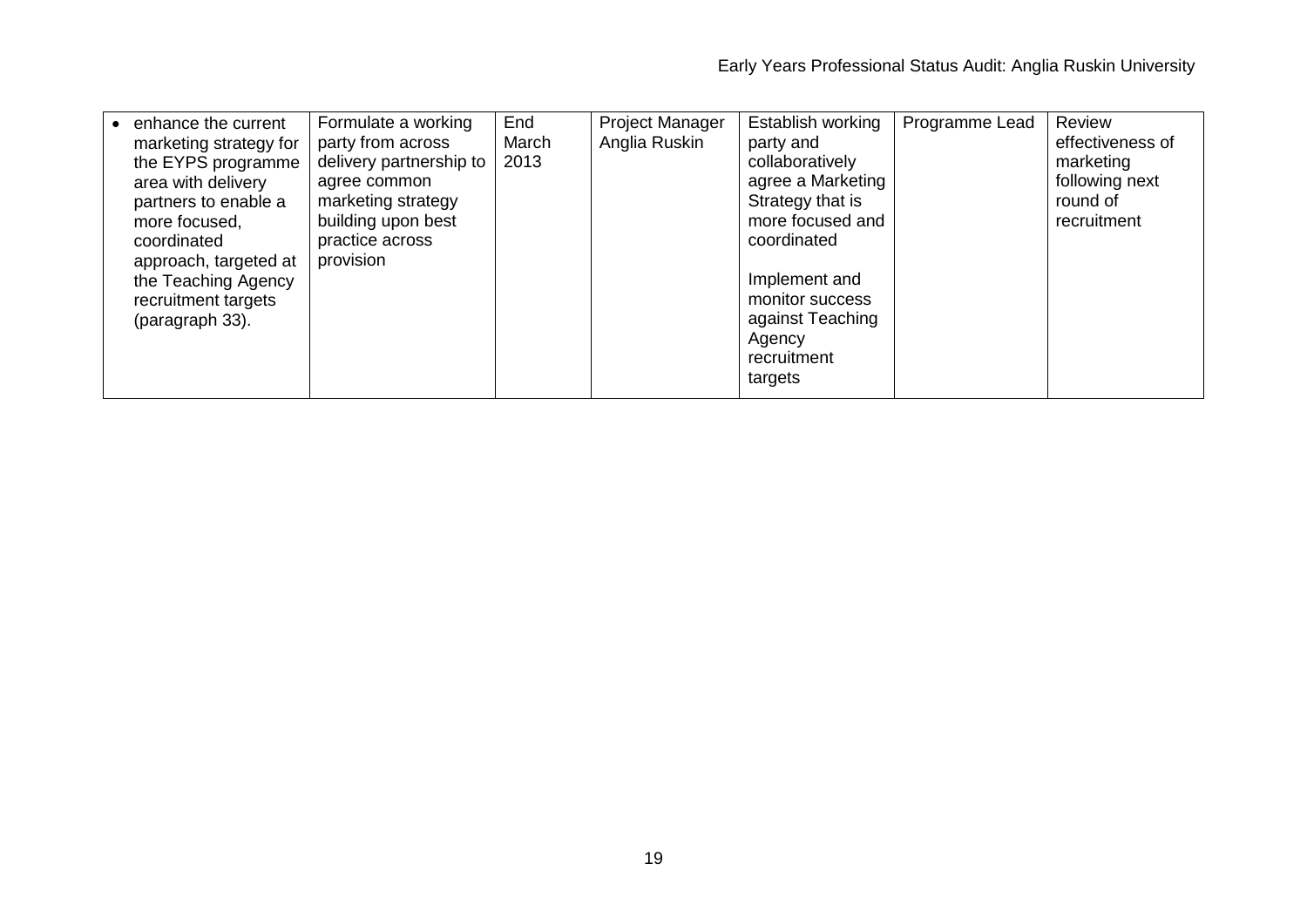## **Annex 1: Candidate Statistics**

#### **January 2012 intake**

|              | <b>East</b><br>(Anglia Ruskin<br>University) | London<br>(University of<br>East London) | <b>North West</b><br>(Edge Hill<br>University) | <b>North East</b><br>(Edge Hill<br>University) | <b>Teaching Agency</b><br>allocation | <b>Total</b> | % of allocation<br>achieved |
|--------------|----------------------------------------------|------------------------------------------|------------------------------------------------|------------------------------------------------|--------------------------------------|--------------|-----------------------------|
| <b>GPP</b>   | 30                                           | 10                                       | 20                                             |                                                | 75                                   | 65           | 87%                         |
| <b>UPP</b>   | 19                                           |                                          |                                                |                                                | 55                                   | 39           | 71%                         |
| <b>GEP</b>   |                                              |                                          | 12                                             |                                                | 45                                   | 21           | 47%                         |
| <b>UEP</b>   |                                              |                                          |                                                |                                                | 25                                   | 14           | 56%                         |
| <b>Total</b> | 55                                           | 10                                       | 63                                             |                                                | 200                                  | 139          | 70%                         |

#### **Recruitment to meet strategic priorities - January 2012 intake**

|            | <b>Candidates from</b><br>deprived areas | % of cohort | <b>Black and Minority</b><br><b>Ethnic candidates</b> | % of cohort | Men into childcare | $%$ of cohort |
|------------|------------------------------------------|-------------|-------------------------------------------------------|-------------|--------------------|---------------|
| <b>GPP</b> | 31                                       | 48%         |                                                       | 11%         |                    | 0%            |
| <b>UPP</b> | 18                                       | 46%         |                                                       | 0%          |                    | 0%            |
| <b>GEP</b> | 10                                       | 48%         |                                                       | 14%         |                    | 5%            |
| <b>UEP</b> | $\ddot{\phantom{1}}$                     | 79%         |                                                       | 14%         |                    | 7%            |

<span id="page-21-0"></span>**Retention and success - January 2012 intake**

|            | <b>Enrolled</b> | Withdrawn | <b>Deferred</b> | <b>Completed or due</b><br>to complete | % retained | <b>Assessed</b> | <b>Successful</b><br>completion | % success |
|------------|-----------------|-----------|-----------------|----------------------------------------|------------|-----------------|---------------------------------|-----------|
| <b>GPP</b> | 65              |           |                 |                                        | 89%        |                 |                                 | 80%       |
| <b>UPP</b> | 39              |           |                 |                                        | 87%        | n/a             | n/a                             | n/a       |
| <b>GEP</b> | 21              |           |                 |                                        | 90%        | n/a             | n/a                             | n/a       |
| <b>UEP</b> | 14              |           |                 |                                        | 56%        | n/a             | n/a                             | n/a       |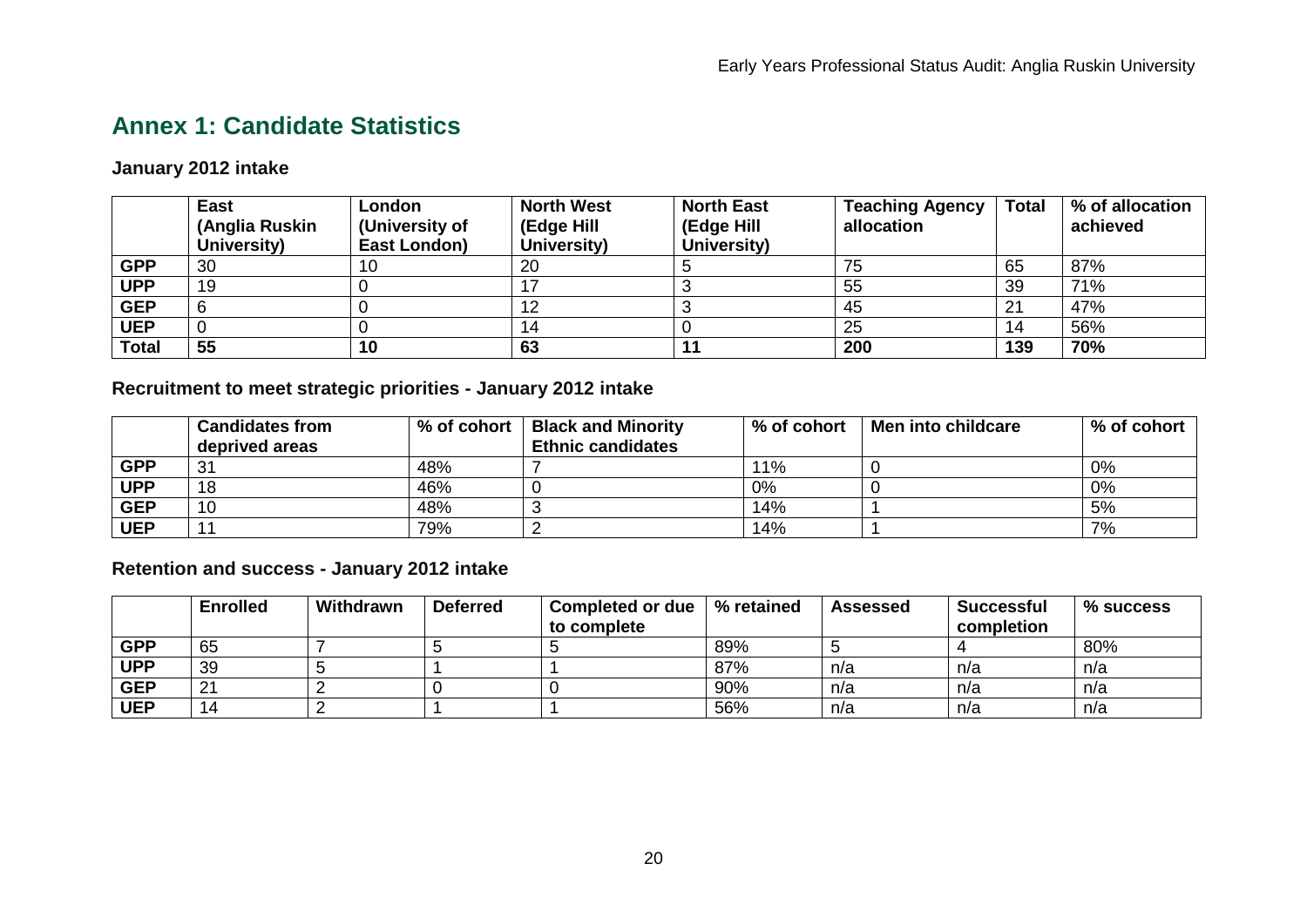#### **September 2012 intake**

|              | <b>East</b><br>(Anglia Ruskin<br>University) | London<br>(University of<br>East London) | <b>North West</b><br>(Edge Hill<br>University) | <b>North East</b><br>(Edge Hill<br>University) | <b>Teaching</b><br><b>Agency</b><br>allocation | <b>Total</b> | % of allocation<br>achieved |
|--------------|----------------------------------------------|------------------------------------------|------------------------------------------------|------------------------------------------------|------------------------------------------------|--------------|-----------------------------|
| <b>GPP</b>   | 37                                           |                                          | 46                                             | 19                                             | 119                                            | 111          | 93%                         |
| <b>UPP</b>   | 30                                           |                                          | 31                                             |                                                | 95                                             | 68           | 72%                         |
| <b>GEP</b>   | 11                                           |                                          |                                                |                                                | 53                                             | 30           | 57%                         |
| <b>UEP</b>   |                                              | 10                                       | 37                                             |                                                | 68                                             | 54           | 79%                         |
| <b>Total</b> | 85                                           | 35                                       | 122                                            | 21                                             | 335                                            | 263          | 79%                         |

### **Recruitment to meet strategic priorities - September 2012 intake**

|              | <b>Candidates from</b> | % of cohort | <b>Black and Minority</b> | % of cohort | Men into childcare | % of cohort |
|--------------|------------------------|-------------|---------------------------|-------------|--------------------|-------------|
|              | deprived areas         |             | <b>Ethnic candidates</b>  |             |                    |             |
| <b>GPP</b>   | 55                     | 50%         | ՟                         | 11%         | ັ                  | 3%          |
| <b>UPP</b>   | 22                     | 32%         |                           | 4%          |                    | 0%          |
| <b>GEP</b>   | 14                     | 47%         |                           | 40%         |                    | 7%          |
| <b>UEP</b>   | 30                     | 56%         |                           | 56%         |                    | 4%          |
| <b>Total</b> | 121                    | 54%         | 35                        | 13%         |                    | 3%          |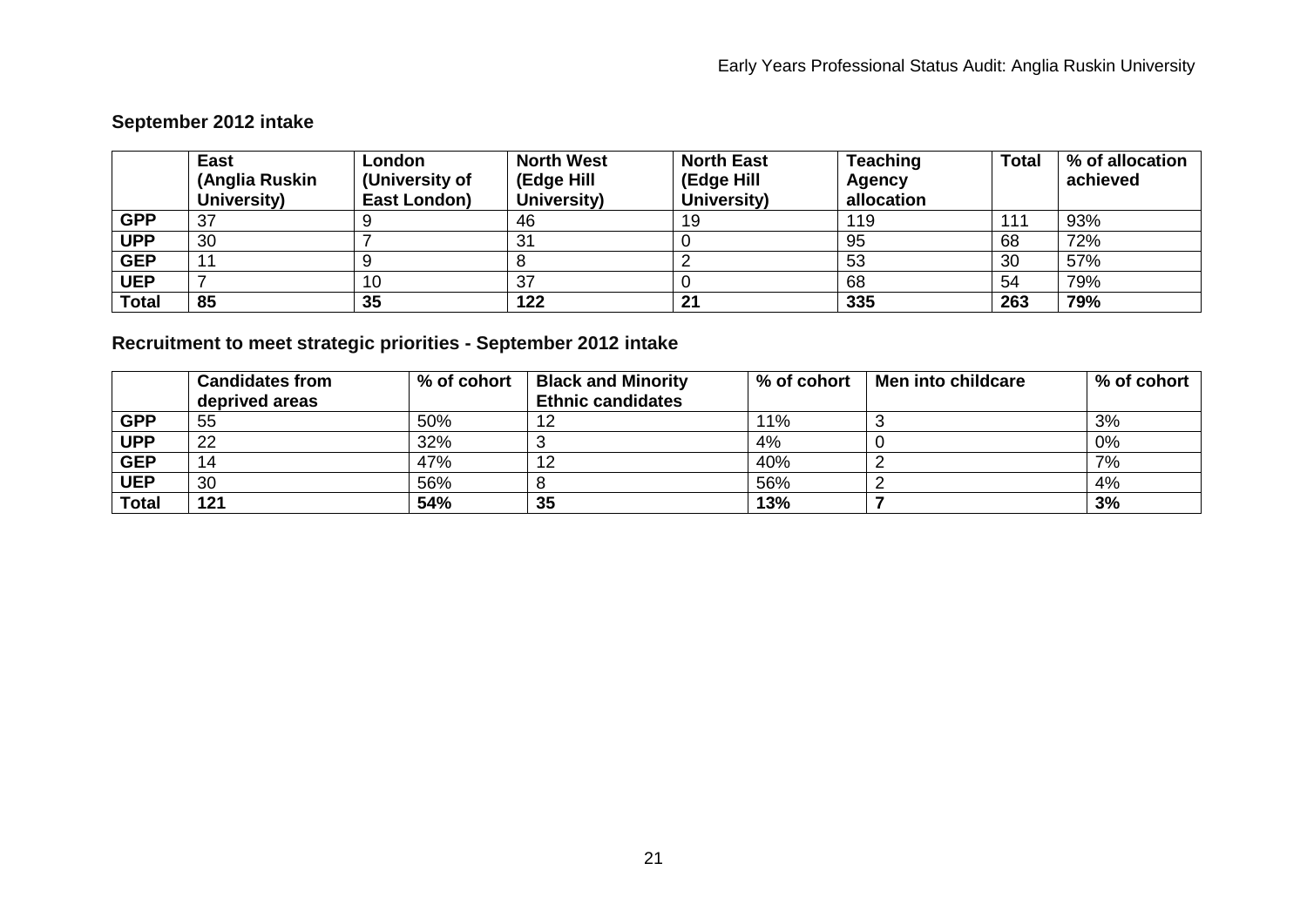## <span id="page-23-0"></span>**Annex 2: About QAA**

QAA is the Quality Assurance Agency for Higher Education. QAA's mission is to safeguard standards and improve the quality of UK higher education.

QAA's aims are to:

- meet students' needs and be valued by them
- safeguard standards in an increasingly diverse UK and international context
- drive improvements in UK higher education
- improve public understanding of higher education standards and quality.

QAA conducts reviews of higher education institutions and publishes reports on the findings. QAA also publishes a range of guidance documents to help safeguard standards and improve quality.

More information about the work of QAA is available at: [www.qaa.ac.uk.](http://www.qaa.ac.uk/)

<span id="page-23-1"></span>More detail about Early Years Professional Status Audit can be found at: [www.qaa.ac.uk/institutionreports/types-of-review/pages/EYPS.aspx.](http://www.qaa.ac.uk/InstitutionReports/types-of-review/Pages/EYPS.aspx)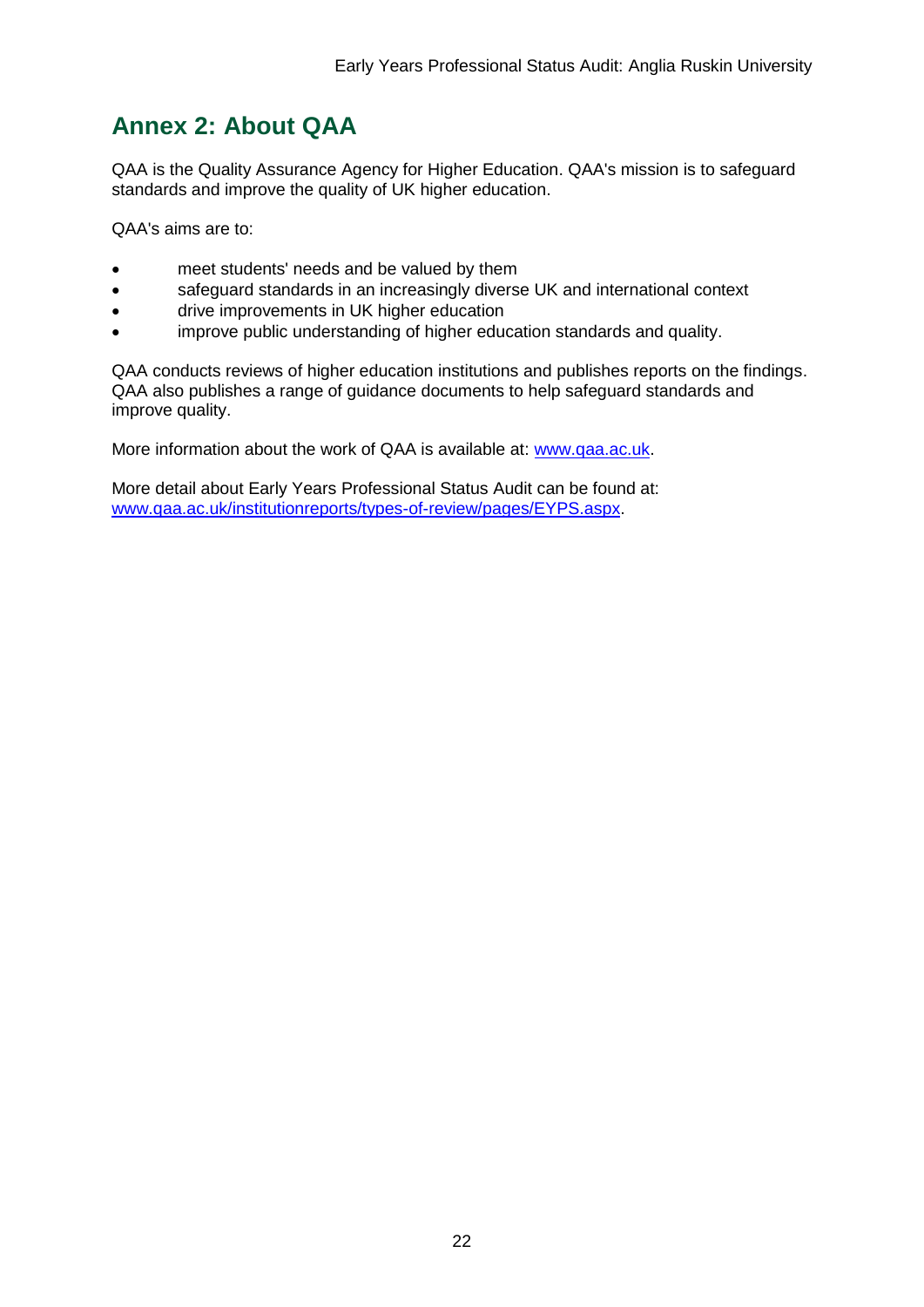## <span id="page-24-0"></span>**Annex 3: Glossary**

This glossary explains terms used in this report. You can find a fuller glossary at: [www.qaa.ac.uk/aboutus/glossary.](http://www.qaa.ac.uk/aboutus/glossary) Formal definitions of key terms can be found in the *Early Years Professional Status Audit*: *Handbook for Prime Organisations and delivery partners*: [www.qaa.ac.uk/publications/informationandguidance/pages/EYPS-handbook-prime](http://www.qaa.ac.uk/publications/informationandguidance/pages/EYPS-handbook-prime-organisations.aspx)[organisations.aspx.](http://www.qaa.ac.uk/publications/informationandguidance/pages/EYPS-handbook-prime-organisations.aspx)

**academic quality:** A comprehensive term referring to how, and how well, institutions manage teaching and learning opportunities to help students progress and succeed.

**academic standards:** The standards set and maintained by institutions for their courses and expected for their awards. See also **threshold academic standard**.

**assessor:** Person employed by the Prime Organisation or its partners to assess a candidate's competency against the EYPS standards.

**Code of practice:** The *Code of practice for the assurance of academic quality and standards in higher education*, published by QAA - a set of interrelated documents giving guidance for higher education institutions.

**delivery partners:** Any parties (as notified to and agreed by the Teaching Agency) that are required by the contractor to delivery any part of an EYPS contract.

**Early Years Professional:** A person who has achieved Early Years Professional Status. Early Years Professionals work across the diverse range of settings that make up the early years sector. They demonstrate excellent practice and leadership.

**Early Years Professional Status (EYPS):** A graduate-level professional accreditation for the early years workforce.

**EYPS pathway:** One of four packages of training, assessment and accreditation available for candidates to gain EYPS (as defined within the EYPS contract).

**EYPS standards:** The skills, knowledge and experience required to receive EYPS, as defined by the Secretary of State.

**external moderator:** The purpose of external moderation is to provide independent assurance that the quality and reliability of internal moderation and assessment is appropriate. The role of external moderator for EYPS is similar in nature, though not directly comparable, to that of external examiners used widely across higher education institutions.

**feature of good practice:** A positive aspect of the way a higher education institution manages quality and standards, which may be seen as exemplary to others.

**framework:** A published formal structure. See also **framework for higher education qualifications**.

**framework for higher education qualifications:** A published formal structure that identifies a hierarchy of national qualification levels and describes the general achievement expected of holders of the main qualification types at each level, thus assisting higher education providers in maintaining academic standards. QAA publishes the following frameworks: *The framework for higher education qualifications in England, Wales and Northern Ireland* (FHEQ) and *The framework for qualifications of higher education institutions in Scotland*.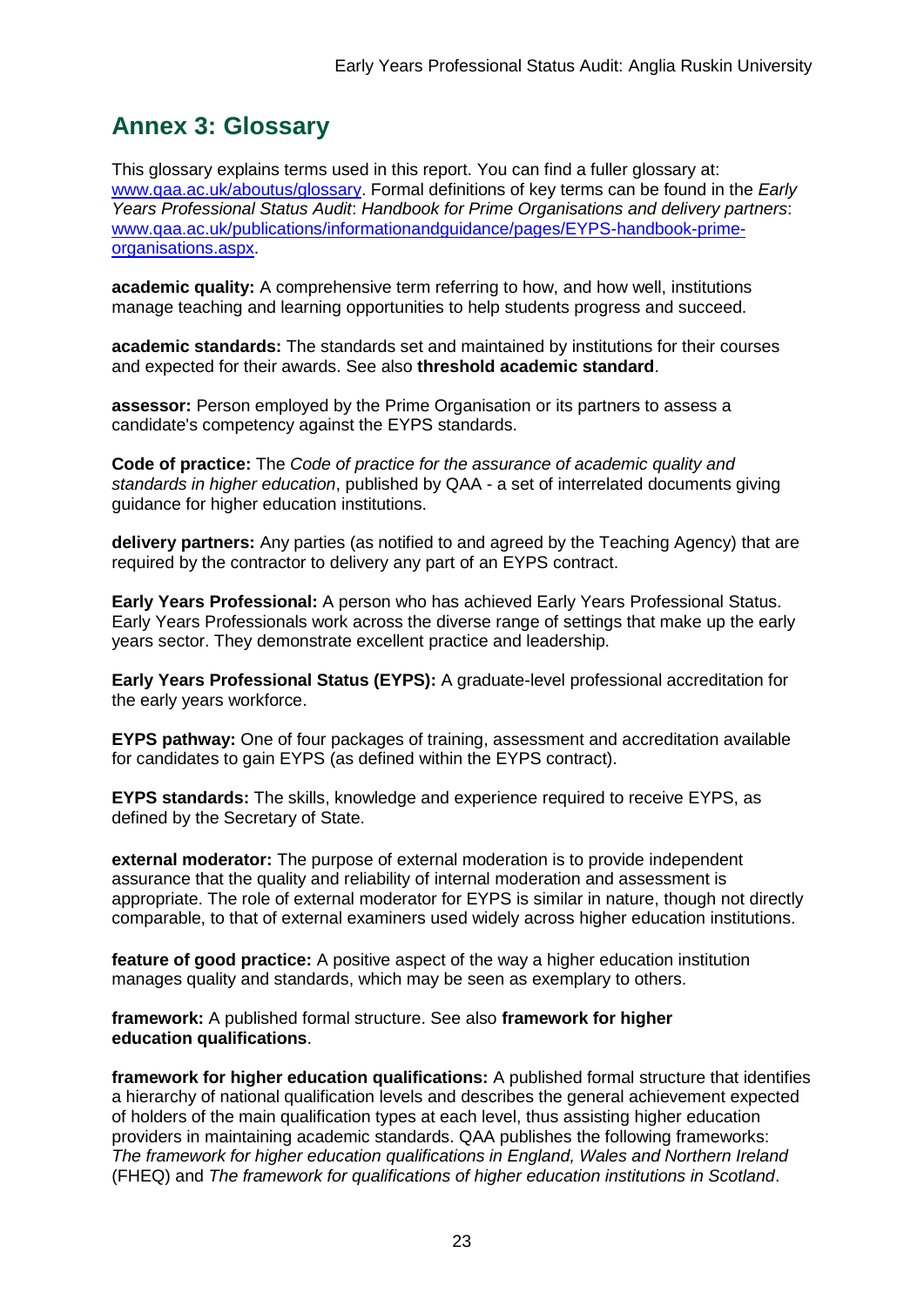**Graduate Entry Pathway (GEP):** For people with a degree and limited experience of working with children from birth to five years of age, but who are looking to pursue a career working in early years. Normal duration 12 months; maximum duration two years.

**Graduate Practitioner Pathway (GPP):** For graduates currently working in the sector who require a small amount of learning or experience before they can demonstrate the EYPS standards. Normal duration six months; maximum duration nine months.

**internal moderator:** The Prime Organisation is responsible for carrying out internal moderation of all assessment outcomes. An internal moderator will:

- check that all judgements made during assessment are sound
- monitor the quality of assessment to ensure consistency and standards
- provide assurance that the standard and reliability of assessment is appropriate.

**learning opportunities:** The provision made for students' learning, including planned **[programmes of study](http://newlive.qaa.ac.uk/aboutus/glossary/pages/glossary-p.aspx#p12)**, teaching, assessment, academic and personal support, resources (such as libraries and information systems, laboratories or studios) and staff development.

**learning outcome:** What a learner is expected to know, understand and/or be able to demonstrate after completing a process of learning.

**mentor:** A person employed by the contactor to provide a development expert/novice relationship which supports a candidate to become autonomous through dialogue and skilled questioning.

**moderation:** The process by which the contractor will review assessment outcomes and ensure the consistent application of processes defined by the Teaching Agency.

**operational definition:** A formal definition of a term, which establishes exactly what QAA means when using it in reports.

**Prime Organisation:** The training provider with a direct contract with the Teaching Agency to deliver EYPS from January 2012.

**programme (of study):** An approved course of study which provides a coherent learning experience and normally leads to a qualification.

**quality:** See **academic quality**.

**reference points:** Statements and other publications that establish criteria against which performance can be measured. Internal reference points may be used by higher education providers for purposes of self-regulation; external ones are used and accepted throughout the higher education community for the checking of standards and quality.

**setting:** A childcare setting can be a nursery, crèche, pre-school, day-care centre, children's centre or the location of a childminder or nanny.

**threshold academic standard:** The minimum standard that a student should reach in order to gain a particular qualification or award, as set out in the **[subject benchmark statements](http://newlive.qaa.ac.uk/aboutus/glossary/pages/glossary-s.aspx#s7)** and national [qualifications](http://newlive.qaa.ac.uk/aboutus/glossary/pages/glossary-q.aspx#q3) **frameworks**. Threshold standards are distinct from the standards of performance that students need to achieve in order to gain any particular class of award, for example a first-class bachelor's degree. See also **[academic standard](http://newlive.qaa.ac.uk/aboutus/glossary/pages/glossary-a.aspx#a3)**.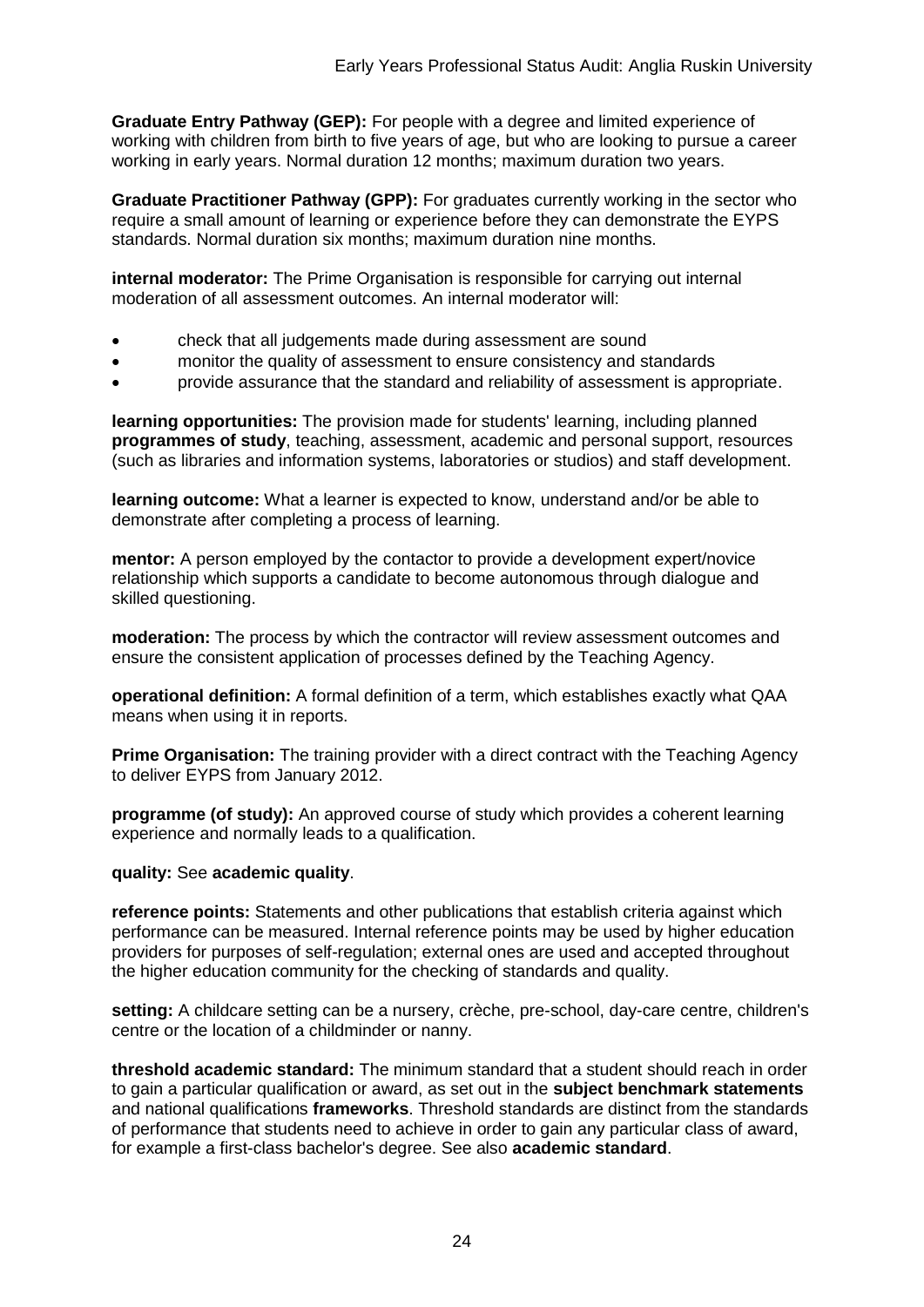**UK Quality Code for Higher Education (the Quality Code):** Guidance developed and agreed by the higher education community and published by QAA, which is used by institutions to ensure that their courses meet national expectations for **academic standards** and that students have access to a suitable environment for learning (**academic quality**).

**Undergraduate Entry Pathway (UEP):** For undergraduates completing a degree, for example in Early Childhood Studies. Normal duration 12 months; maximum duration two years.

**Undergraduate Practitioner Pathway (UPP):** For undergraduates currently working in the sector that require a small amount of learning or experience before they can demonstrate the EYPS standards. Normal duration six months; maximum duration nine months.

**work placement:** A sustained period of learning for candidates on EYPS pathways which takes place in a setting registered to deliver the Early Years Foundation Stage (EYFS) and enable opportunity to develop the skills, knowledge and experience defined by the EYPS standards. A childcare setting can be a nursery, crèche, pre-school, day-care centre, children's centre or the location of a childminder or nanny.